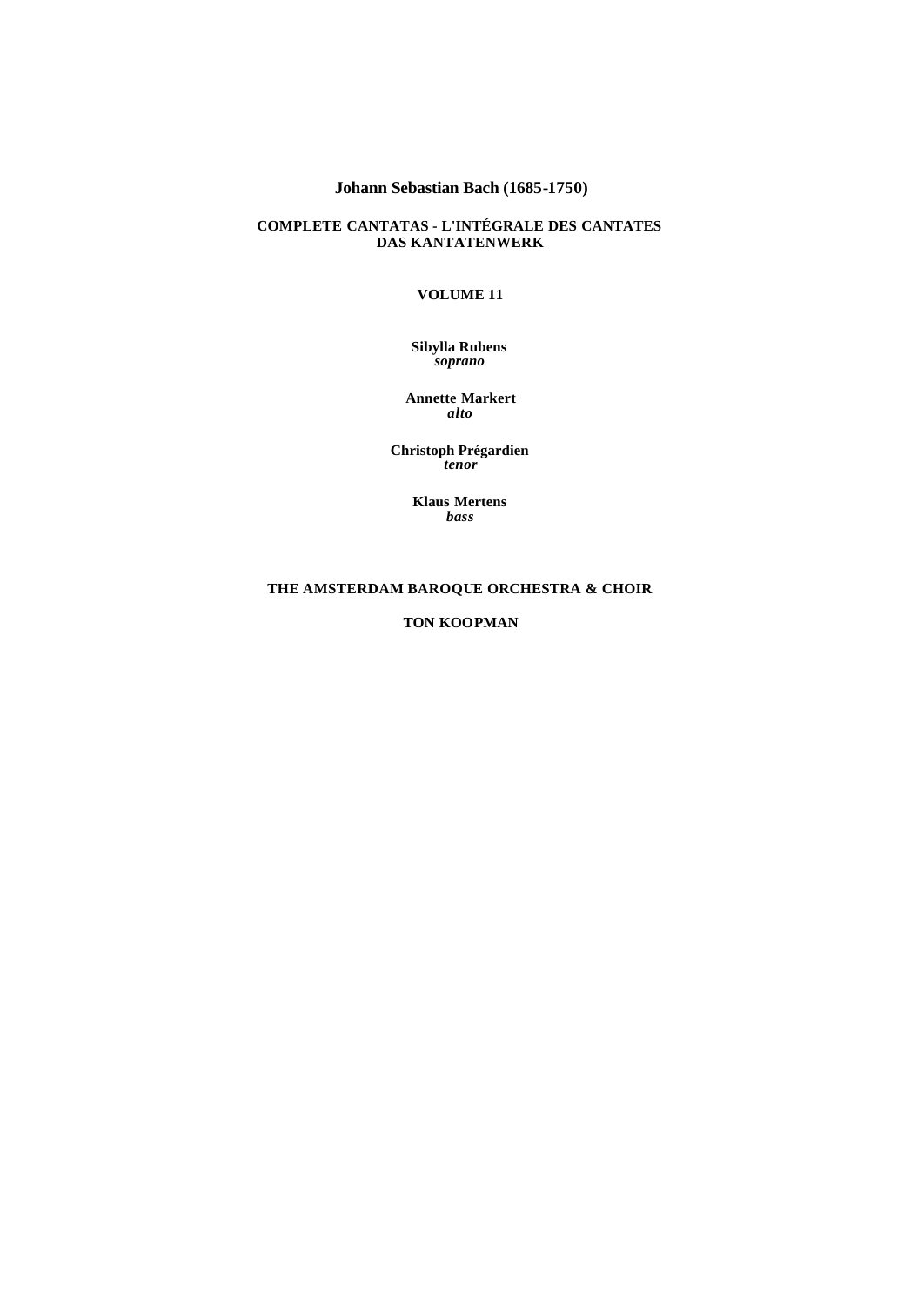| <b>COMPACT DISC 1</b>                                                                                                                                                                                                                                                                                                                                                                                                                                  | 65'06                                                        |
|--------------------------------------------------------------------------------------------------------------------------------------------------------------------------------------------------------------------------------------------------------------------------------------------------------------------------------------------------------------------------------------------------------------------------------------------------------|--------------------------------------------------------------|
| "Herr Jesu Christ, wahr' Mensch und Got" BWV 127<br>Quinquagesima Sunday - Dimanche de la Quinquagésime - Sonntag Estomihi<br>Text: author unknown<br>Strings, oboes, recorders, trumpet, bassoon, basso continuo                                                                                                                                                                                                                                      | 20'01                                                        |
| 01 Chorus: "Herr Jesu Christ, wahr' Mensch und Gott"<br>02 Recitative (Tenor): "Wenn alles sich zur letzten Zeit entsetzet"<br>03 Aria (Soprano): "Die Seele ruht in Jesu Händen"<br>04 Recitative and Aria (Bass): "Wenn einstens die Posaunen schallen"<br>05 Chorale: "Ach Herr, vergib all unsre Schuld"                                                                                                                                           | 5'44<br>1'13<br>8'22<br>3'41<br>0'59                         |
| "Wo soll ich fliehen hin" BWV 5<br>19th Sunday after Trinity - 19e dimanche après laTrinité - 19. Sonntag nach Trinitatis<br>Text: author unknown<br>Strings, oboes, tromba da tirarsi, bassoon, violoncello piccolo, basso continuo                                                                                                                                                                                                                   | 20'03                                                        |
| 06 Chorus: "Wo soll ich fliehen hin"<br>07 Recitative (Bass): "Der Sünden Wust hat mich nicht nur befleckt"<br>08 Aria (Tenor): "Ergieße dich reichlich"<br>09 Recitative with Chorale (Alto): "Mein treuer Heiland tröstet mich"<br>10 Aria (Bass): "Verstumme, Höllenheer"<br>11 Recitative (Soprano): "Ich bin ja nur das kleinste Teil der Welt"<br>12 Chorale: "Führ auch mein Herz und Sinn"                                                     | 4'40<br>1'01<br>4'57<br>1'22<br>6'16<br>0'46<br>0'57         |
| "Was frag ich nach der Welt" BWV 94<br>9th Sunday after Trinity - 9e dimanche après la Trinité - 9. Sonntag nach Trinitatis<br>Text: author unknown<br>Strings, oboes, traverso, bassoon, basso continuo                                                                                                                                                                                                                                               | 24'58                                                        |
| 13 Chorus: "Was frag ich nach der Welt"<br>14 Aria (Bass): "Die Welt ist wie e in Rauch und Schatten"<br>15 Chorale and Recitative (Tenor): "Die Welt sucht Ehr und Ruhm"<br>16 Aria (Alto): "Betörte Welt, betörte Welt!"<br>17 Chorale and Recitative (Bass): "Die Welt bekümmert sich"<br>18 Aria (Tenor): "Die Welt kann ihre Lust und Freud"<br>19 Aria (Soprano): "Es halt es mit der blinden Welt"<br>20 Chorale: "Was frag ich nach der Welt!" | 2'24<br>2'11<br>3'20<br>5'11<br>2'31<br>4'17<br>3'18<br>1'45 |
| <b>COMPACT DISC 2</b>                                                                                                                                                                                                                                                                                                                                                                                                                                  | 63'30                                                        |
| "Jesu, nun sei gepreiset" BWV 41<br>New Year's Day - Nouvel An - Neujahrstag<br>Text: author unknown<br>Strings, oboes, trumpets, timpani, bassoon, basso continuo                                                                                                                                                                                                                                                                                     | 25'19                                                        |
| 01 Chorus: "Jesu, nun sei gepreiset"                                                                                                                                                                                                                                                                                                                                                                                                                   | 7'46                                                         |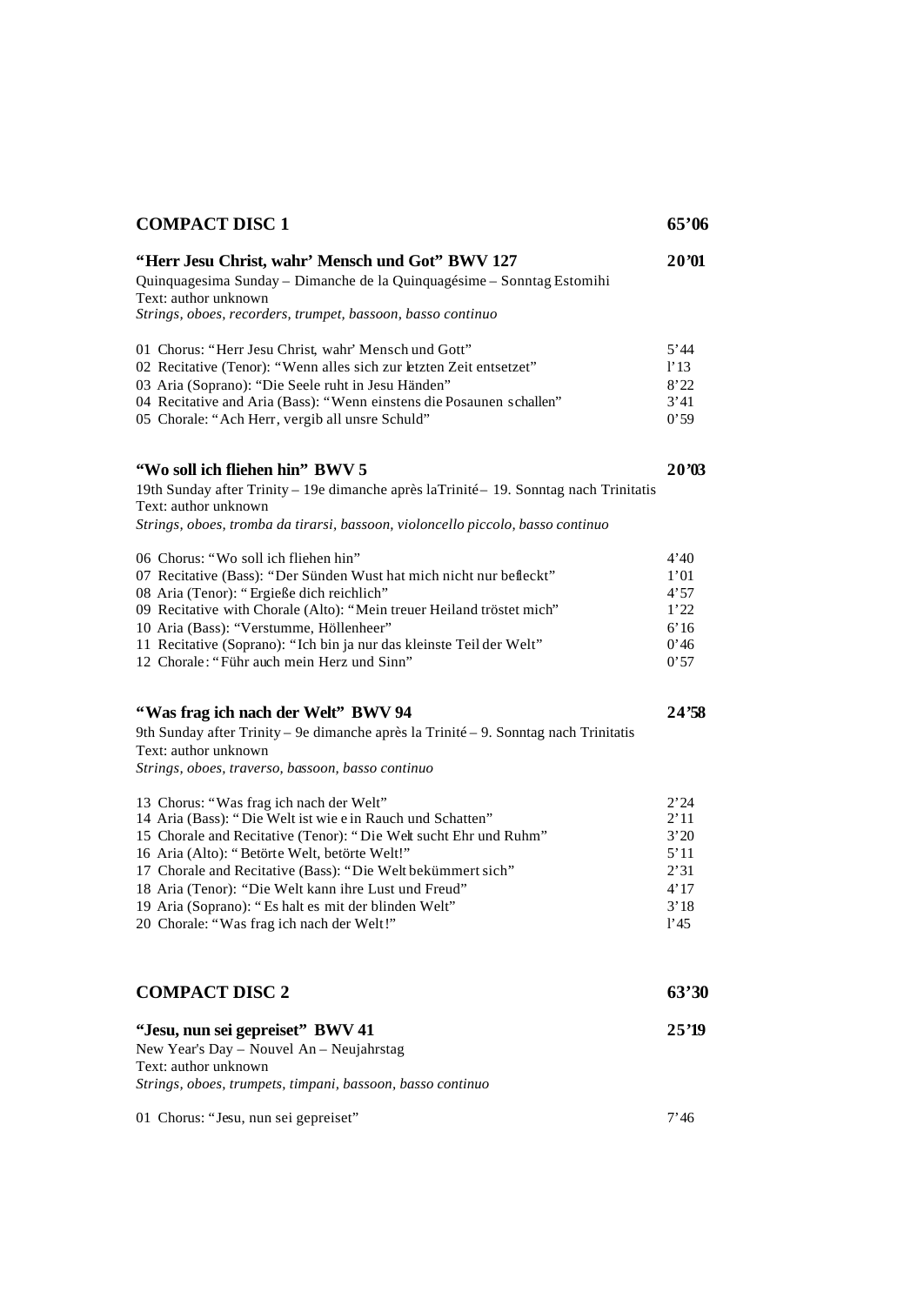| 02 Aria (Soprano): "Laß uns, o höchster Gott"<br>03 Recitative (Alto): "Ach! deine Hand, dein Segen muß allein"<br>04 Aria (Tenor): "Woferne du den edlen Frieden"<br>05 Recitative (Bass): "Doch weil der Feind bei Tag und Nacht"<br>06 Chorale: "Dein ist allein die Ehre"                                                                                                      | 5'27<br>1'03<br>8'17<br>0'52<br>1'50                 |
|------------------------------------------------------------------------------------------------------------------------------------------------------------------------------------------------------------------------------------------------------------------------------------------------------------------------------------------------------------------------------------|------------------------------------------------------|
| "Christ unser Herr zum Jordan kam" BWV 7<br>Feast of St John the Baptist - Fête de saint Jean-Baptiste - Johannistag<br>Text: author unknown<br>Strings, oboes damore, bassoon, basso continuo                                                                                                                                                                                     | 20'57                                                |
| 07 Chorus: "Christ unser Herr zum Jordan kam"<br>08 Aria (Bass): "Merkt und hört, ihr Menschenkinder"<br>09 Recitative (Tenor): "Dies hat Gott klar"<br>10 Aria (Tenor): "Des Vaters Stimme ließ sich hören"<br>11 Recitative (Bass): "Als Jesus dort nach seinen Leiden"<br>12 Aria (Alto): "Menschen, glaubt doch dieser Gnade"<br>13 Chorale: "Das Aug allein das Wasser sieht" | 6'17<br>4'36<br>1'11<br>3'39<br>1'05<br>2'46<br>1'19 |
| "Wohl dem, der sich auf seinen Gott" BWV 139<br>23 th Sunday after Trinity – 23e dimanche après la Trinité – 23. Sonntag nach Trinitatis<br>Text: author unknown<br>strings, oboes d'amore, bassoon, basso continuo                                                                                                                                                                | 17'11                                                |
| 14 Chorus: "Wohl dem, der sich auf seinen Gott"<br>15 Aria (Tenor): "Gott ist mein Freund"<br>16 Recitative (Alto): "Der Heiland sendet ja die Seinen"<br>17 Aria (Bass): "Das Unglück schlägt auf allen Seiten"<br>18 Recitative (Soprano): "Ja trag ich gleich den größten Feind in mir"<br>19 Chorale: "Dahero Trotz der Höllen Heer!"                                          | 4'19<br>5'31<br>0'38<br>5'03<br>0'52<br>0'47         |
| <b>COMPACT DISC 3</b>                                                                                                                                                                                                                                                                                                                                                              | 63'00                                                |
| "Mache dich, mein Geist, bereit" BWV 115<br>22th Sunday after Trinity - 22e dimanche après la Trinité - 22. Sonntag nach Trinitatis<br>Text: author unknown<br>Strings, oboe damore, traverso, horn, violoncello piccolo, basso continuo                                                                                                                                           | 22'24                                                |
| 01 Chorus: "Mache dich, mein Geist, bereit"<br>02 Aria (Alto): "Ach, schläfrige Seele, wie?"<br>03 Recitative (Bass): "Gott, so für deine Seele wacht"<br>04 Aria (Soprano): "Bete aber auch dabei"<br>05 Recitative (Tenor): "Er sehnet sich nach unserm Schreien"<br>06 Chorale: "Drum so laßt uns immerdar"                                                                     | 4'01<br>8'36<br>1'11<br>6'52<br>0'47<br>0'54         |
| "Herr Jesu Christ, du höchstes Gut" BWV 113                                                                                                                                                                                                                                                                                                                                        | 23'10                                                |

11th Sunday after Trinity – 11e dimanche après la Trinité – 11. Sonntag nach Trinitatis Text: author unknown

*Strings, oboes, oboes d'amore, traverso, bassoon, basso continuo*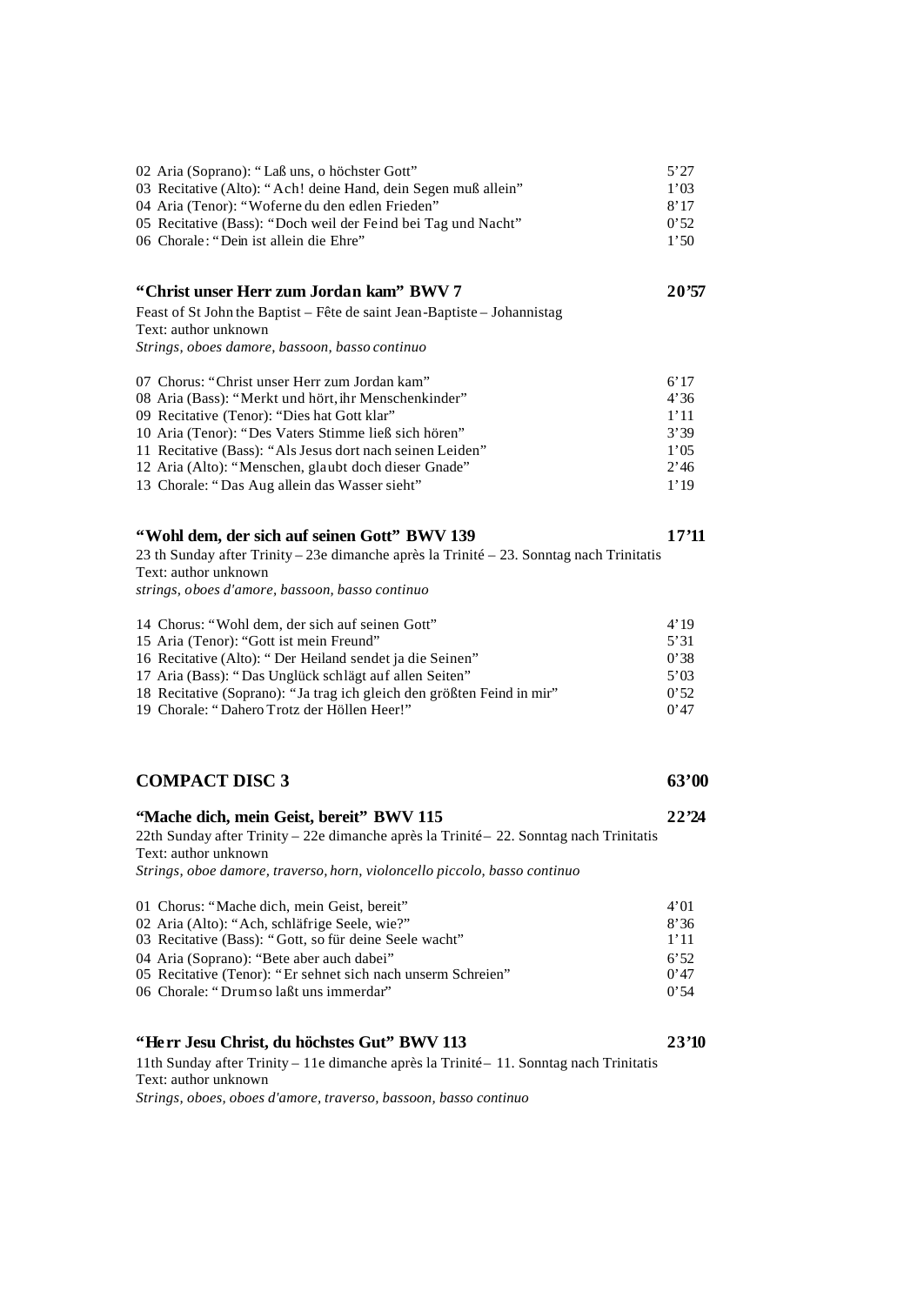| 07 Chorus: "Herr Jesu Christ, du höchstes Gut"                                     | 4'11  |
|------------------------------------------------------------------------------------|-------|
| 08 Chorale (Alto): "Erbarm dich mein in solcher Last"                              | 4'05  |
| 09 Aria (Bass): "Fürwahr, wenn mir das kommet ein"                                 | 3'00  |
| 10 Chorale and Recitative (Bass): "Jedoch dein heilsam Wort"                       | 2'11  |
| 11 Aria (Tenor): "Jesus nimmt die Sünder an"                                       | 4'23  |
| 12 Recitative (Tenor): "Der Heiland nimmt die Sünder an"                           | 2'08  |
| 13 Aria (Soprano, Alto): "Ach Herr mein Gott, vergib mirs doch"                    | 2'07  |
| 14 Chorale: "Stärk mich mit deinem Freudengeist"                                   | 1'01  |
| "Meine Seel erhebt den Herren" BWV 10                                              | 17'23 |
| Feast of the Visitation – Fête de la Visitation de Marie – Fest Mariae Heimsuchung |       |

Text: author unknown *Strings, oboes, trumpet, bassoon, cellos, basso continuo*

| 15 Chorus: "Meine Seel erhebt den Herren"                         | 3'23 |
|-------------------------------------------------------------------|------|
| 16 Aria (Soprano): "Herr, der du stark und mächtig bist"          | 5'24 |
| 17 Recitative (Tenor): "Des Höchsten Güt und Treu"                | 1'09 |
| 18 Aria (Bass): "Gewaltige stößt Gott vom Stuhl"                  | 2:25 |
| 19 Duet (Alto, Tenor) and Chorale: "Er denket der Barmherzigkeit" | 2'14 |
| 20 Recitative (Tenor): "Was Gott den Vätern alter Zeiten"         | 1'57 |
| 21 Chorale: "Lob und Preis sei Gott"                              | 0'50 |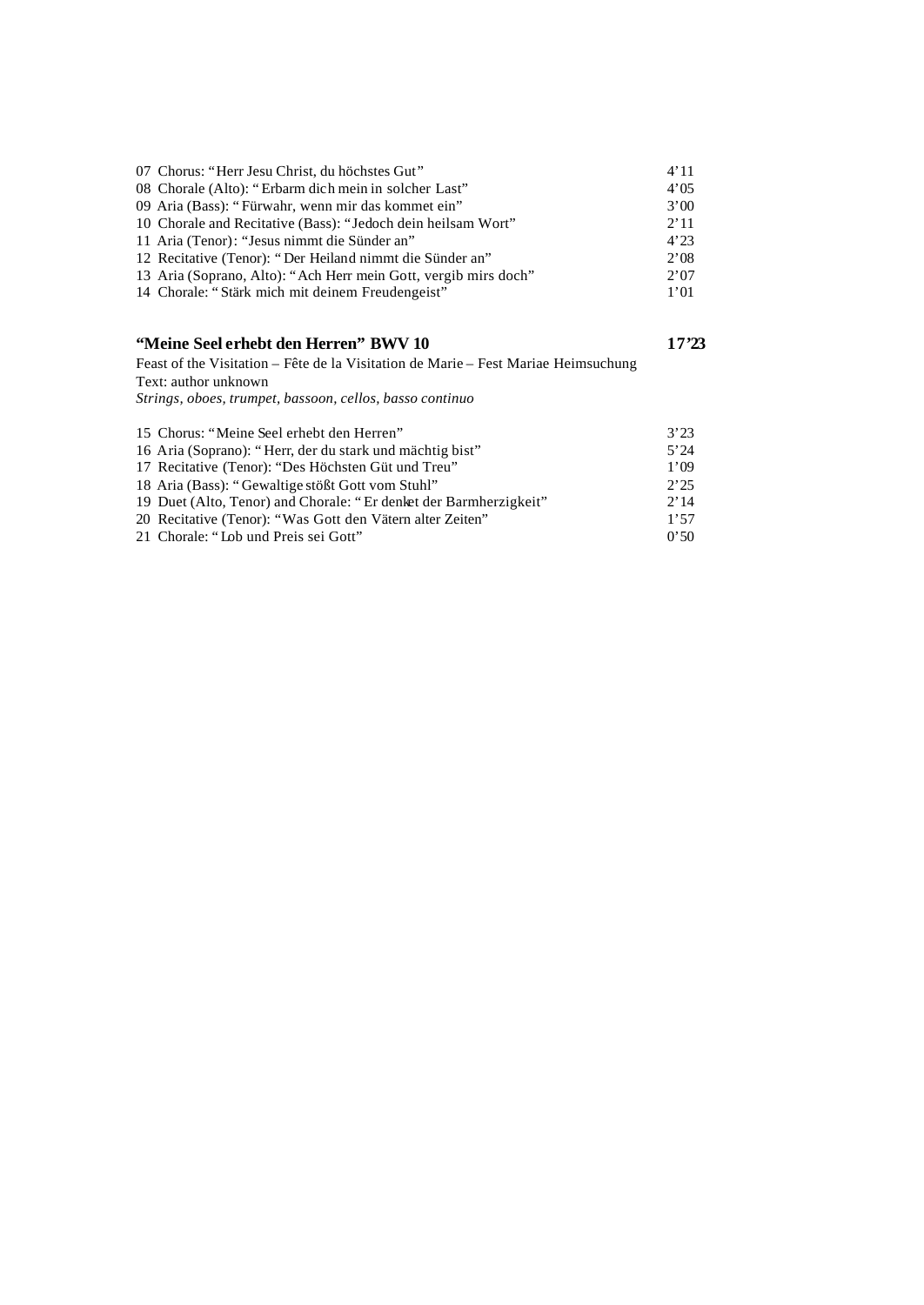#### **The Amsterdam Baroque Orchestra**

Margaret Faultless, *violin* Jonathan Manson, *cello, violoncello piccolo* Wilbert Hazelzet, *traverso* Alfredo Bernardini, *oboe, oboe d'amore* Stephen Keavy, *trumpet*

Margaret Faultless, Marc Cooper, Kati Debrezeni, Foskien Kooistra, Carla Marotta, Marshall Marcus, Fanny Pestalozzi, Alida Schat, Sebastiaan van Vucht, *violin* Martin Kelly, Marina Asscherson, *viola* Jonathan Manson, Catherine Jones, *cello* Nicholas Pap, *double-bass*  Alfredo Bernardini, Michel Henry, Ann Vanlancker, *oboe, oboe damore*  Wilbert Hazelzet, *traverso* Heiko ter Schegget, Reine Marie Verhagen, *recorder* Andrew Clark, *horn* Stephen Keavy, *tromba da tirarsi* Stephen Keavy, Jonathan Impett, James Ghigi, *trumpet* Luuk Nagtegaal, *timpani* Marc Vallon, *bassoon*  Ton Koopman, *organ, harpsichord (recitatives and arias)* Bernard Winsemius, *organ (choir)* Mike Fentross, *lute*

#### **The Amsterdam Baroque Choir**

Ulrike Grösch, *choir master*

Maria-Luz Alvarez, Francine van der Heijden,Vera Lansink, Annemieke Rademakers, Caroline Stam, *soprano* Stephen Carter, Marleene Goldstein, Peter de Groot, Hugo Naessens, *alto* Malcolm Bennett, Geert Berghs, Andreas Gisler, Henk Gunneman, Geraint Roberts, John Wright, *tenor*  Matthijs Mesdag, Mitchell Sandler, René Steur, Hans Wijers, *bass*

### **Ton Koopman**

*conductor*

Producer: Tini Mathot Sound engineer and editing: Adriaan Verstijnen Recording: Waalse Kerk, Amsterdam, October 1999 Art Direction: George Cramer Design: Marcel van den Broek Production Coordination: Willemijn Mooij Cover Painting: Pieter Saenredam •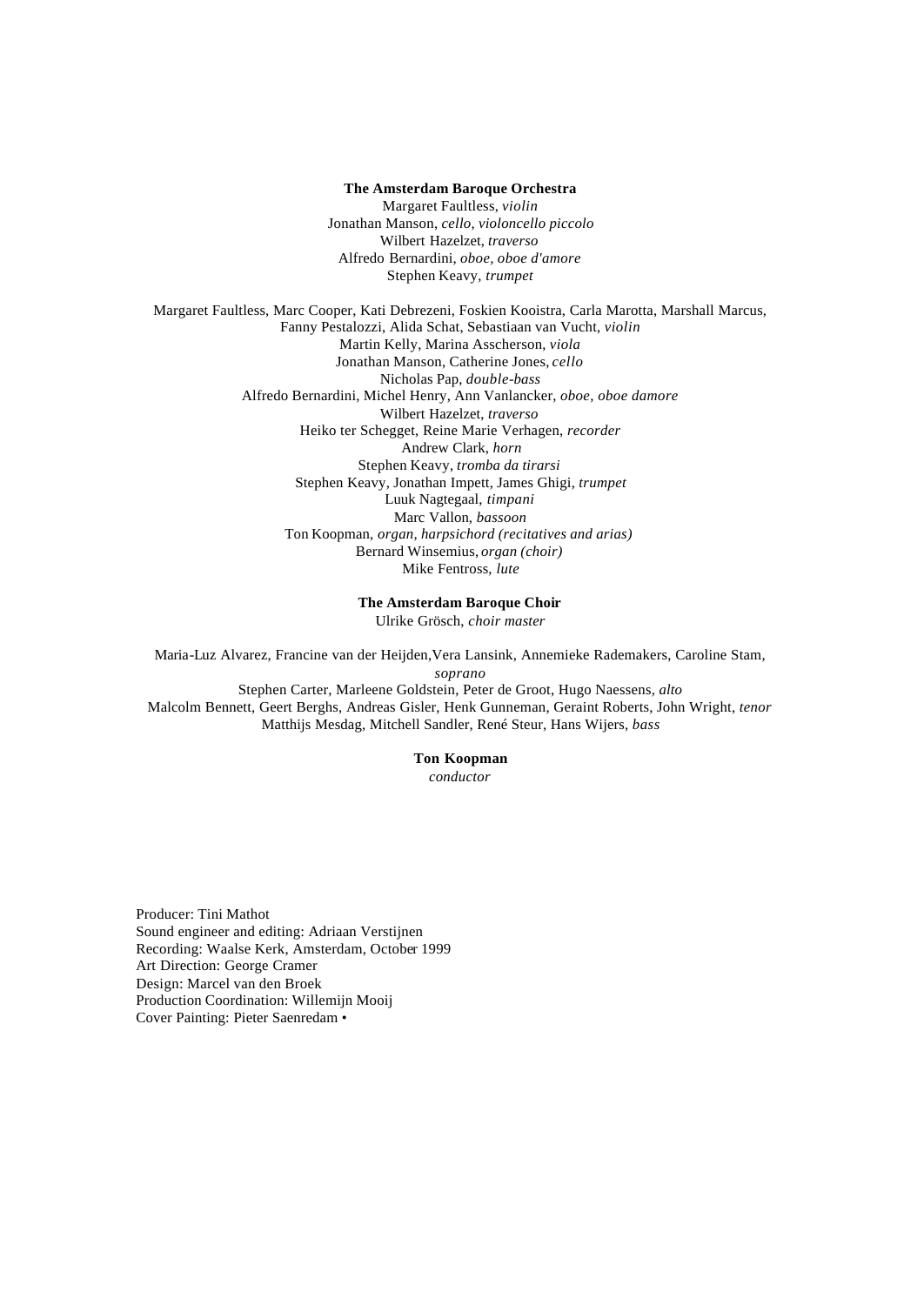#### **The Leipzig church cantatas: the chorale cantata cycle (II: 1724-1725)**

#### **Christoph Wolff**

The cantatas in the eleventh volume of the complete recording of Bach's cantatas all come from Johann Sebastian Bach's second year as Thomaskantor in Leipzig. Most of them were composed in the summer and autumn of 1724, though cantatas BWV 41 and 127 were written in early 1725. While the cantatas of the first Leipzig cycle of 1723-24, full of colour from the formal, textual and musical points of view, cannot be said to constitute a unified whole, the second cycle, which began in June 1724, presents greater overall unity, at least up until Lent of the following year.

Bach's professional counterparts, like Telemann in Frankfurt and Hamburg or Stölzel in Gotha, had composed complete cantata cycles at the time, though in each case they were to texts by a single author and hence conceived as a unit. Bach, in early 1723, was too pressed for time to carry out such a plan. Consequently, he felt it all the more important to ensure that there was a unifying thread running through his second cantata cycle. Clearly for that reason he turned to a local librettist, who promised him a cycle of cantata texts that would be created according to a model which, though developed jointly, was principally of Bach's design. Each cantata was based on a hymn which, as well as being suitable for the relevant Sunday in the church year, would also where possible be linked to the gospel reading for the day.

We cannot identify with certainty the author of the texts, since he did not produce any completed work in print; from May-June 1724, he plainly delivered each text to Bach in manuscript as it was finished. The latest research, by Hans-Joachim Schulze in Die Welt der Bach-Kantaten, Vol. 3, suggests that the writer was very likely to have been Andreas Stöbel, the former Co -Rector of the Thomasschule. Stöbel, theologically trained and an accomplished poet, died on 31 January 1725. In fact, the date of death provides convincing evidence for identifying Stöbel as the probable author of the chorale cantata texts, since delivery of the texts stopped abruptly at the end of January. Consequently, Bach was unable to maintain the unified concept of a chorale cantata cycle and had to fill in the rest of the cycle -from Easter to the 1st Sunday after Trinity - with other texts.

The cantata **"Herr Jesu Christ, wahr' Mensch und Gott" BWV 127** was first performed on Quinquagesima Sunday on 11 February 1725. It is based on Paul Eber's hymn of the same name, found in hymnals since 1562.The first and last verses are used unchanged. Verses 2-7 are reworked, though a few lines are kept, and clear reference is made to the gospel reading, Luke 18:31-43 (journey up to Jerusalem, healing of a blind man). Quinquagesima being the Sunday before Lent, no music was played in church thereafter until Good Friday 1725. On that occasion the St John Passion was performed in a new version which established a connection with the chorale cantatas; for example the opening chorus was based on the chorale "O Mensch bewein", and the closing chorus on "Christe, du Lamm Gottes".

The scoring of the cantata, performed immediately before the tempus clausum - the period of Lent during which no music was played in church -, is unusually magnificent, calling for trumpet, two recorders, two oboes, strings and organ as well as four-part chorus and soloists.The instrumental colours in the third movement aria, with its obbligato winds, and the fourth movement recitative and aria, in which the trumpet makes a dramatic appearance, are particularly lovely. The chorale melody in the opening chorus appears in the soprano part, while the winds play another cantus firmus ("Christe, du Lamm Gottes"), and the initial phrase of the Passion chorale "Herzlich tut mich verlangen" is heard repeatedly in the continuo.

The cantata **"Wo soll ich fliehen hin" BWV 5** was written for the 19th Sunday after Trinity and first performed on 15 October 1724. It is based on Johann Heerman's hymn of the same name from 1630, sung to the tune "Auf meinen lieben Gott". The first and last verses of the hymn provide the texts for the first and seventh movements; verses 2-10 were reworked as recitatives and arias, with reference to the gospel reading for the day, Matthew 9:1-8 (the healing of a man sick of the palsy).

Bach's performing material indicates that the work was performed again between 1732 and 1735, though without organ in movements 2,3,4 and 6. The work is scored for the usual four-part chorus, four soloists and strings, plus two oboes and slide trumpet.The slide trumpet is used to double the cantus firmus in the outer movements and as a solo instrument in the fifth movement. After the solo viola in the third movement aria, in the fourth we hear an oboe which plays the chorale melody without text underlay.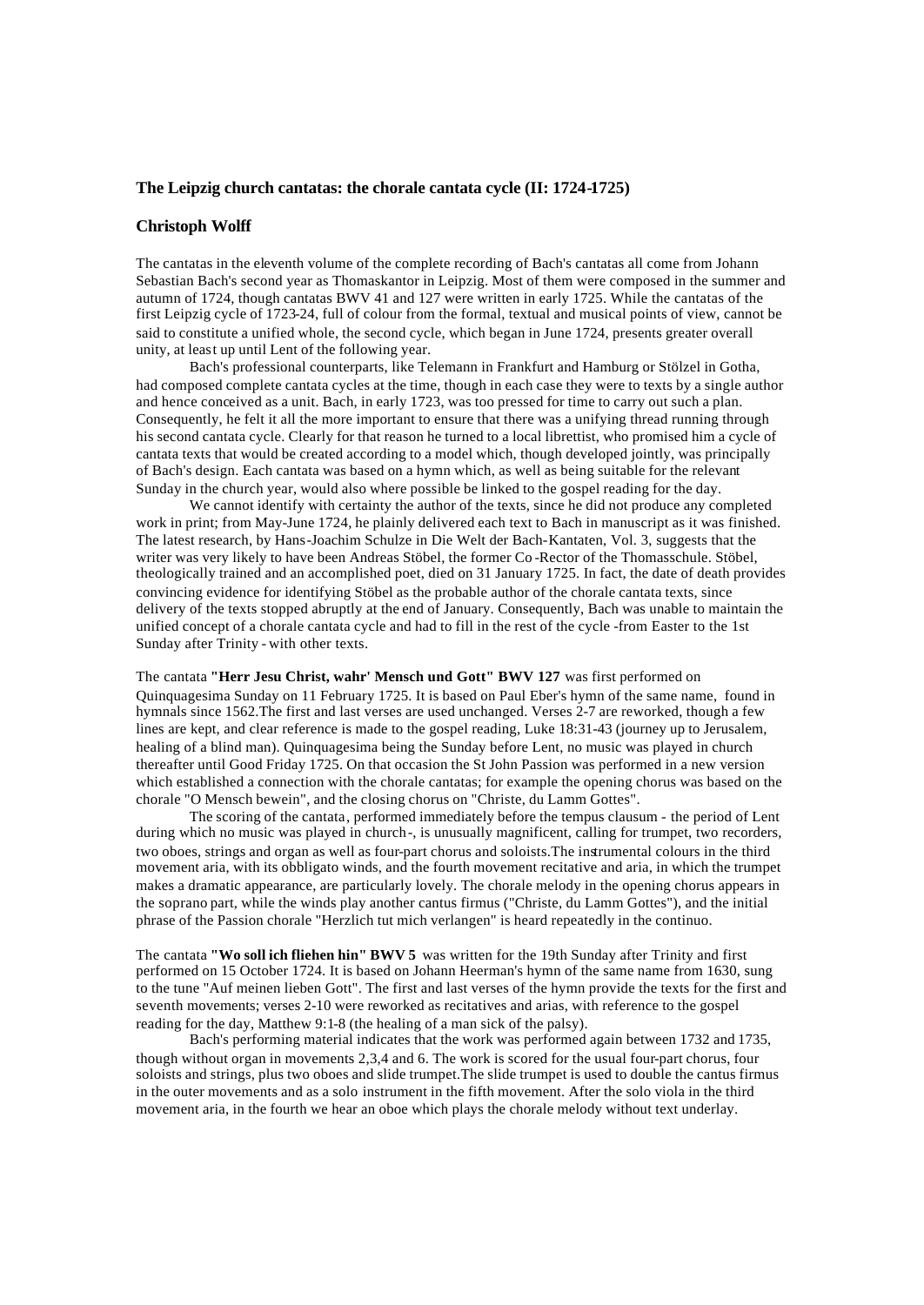The cantata **"Was frag ich nach der Welt" BWV 94** for the 9th Sunday after Trinity was first performed on 6 August 1724. It is based on Balthasar Kindermann's hymn of the same name which first appeared in 1664. Verses 1, 7 and 8 are used in the first and eighth movements, while individual lines of the chorale are quoted in the third and fifth movements. The reworking of the middle verses makes only passing reference to the gospel reading for the day, Luke 16:1-9 (the parable of the unjust steward).

The original score and parts from 1724 show traces of a repeat performance between 1732 and 1735 (without organ in movements 2,4, 6 and 7); it is also one of the works that Bach's successor in the post, Gottlob Harrer, performed after 1750. It is scored for the usual four-part chorus and soloists plus flute, two oboes, strings and continuo. In the opening chorus the chorale melody appears in the soprano part, with the lower parts in imitation; it is followed by an orchestral movement featuring the flute, which also has a solo role in the fourth movement. The two recitatives include quotations from the chorale, inserted between sections of freely composed text.

The cantata **"Jesu, nun sei gepreiset" BWV 41** for New Year's Day was first performed on 1 January 1725. It is based on the text and melody of Johann Hermann's hymn of the same name, included in the Lutheran hymnal in 1593. The first and last of the hymn's three verses are used unchanged in the first and sixth movements. Individual lines from the second verse of the hymn are reworked to provide the text for the four inner movements.

With the festive nature of New Year's Day in mind, the cantata is scored for four-part chorus and soloists, three trumpets, timpani, three oboes, strings and continuo. The violoncello piccolo obbligato in the fourth movement aria contrasts with the three oboes that accompany the second movement aria. In the opening chorus, the long fourteen-line melody provides the basis for a large-scale composition in which the chorale appears first homophonically and then, in the second half, as a choral fugue. The penultimate bass recitative quotes passages from the liturgical litany, sung by the choir.

The cantata **"Christ unser Herr zum Jordan kam" BWV 7** for the feast of St John the Baptist was first performed on 24 June 1724. It is based on Martin Luther's baptismal hymn from 1541, the first and last verse of which are used unchanged in the outer movements. Each of the middle five verses is reworked in turn,to provide the text for three arias and two recitatives. No reference is made to the reading for the day.

The work is scored for four-part chorus and soloists, strings and continuo plus two oboes d'amore. In the opening chorus, the cantus firmus is heard in the tenor against a contrapuntal accompaniment in the other voices. The chorus parts are embedded in a concertante instrumental movement with solo violin.

The cantata **"Wohl dem, der sich auf seinen Gott" BWV 139** for the 23rd Sunday after Trinity was first performed on 12 November 1724.The text is based on Johann Christoph Rube's hymn of the same name from 1692, the first and last verses of which are used unchanged. The inner verses were reworked by the author of the chorale cantata texts. Verse 3 refers to the gospel reading for the day, Matthew 22:15-22 (the question of tribute paid to Caesar).The chorale was traditionally sung to the tune "Machs mit mir Gott nach deiner Gut" by a previous Leipzig Thomaskantor, Johann Hermann Schein (1628). ' The surviving original parts provide evidence of further performances in 1732-35 (without the organ in movements 2-4) and 1744- 47. The wo rk is scored for relatively modest forces, with only two oboes d'amore being added to the usual string ensemble. The solo violin part required in the second movement is missing from the original sources and has been reconstructed by Ton Koopman for this recording. In the expansive four-part opening chorus, the cantus firmus appears in the soprano.The subsequent movements use all four voices in a solo role, with tenor and bass featuring in the two central arias, conceived as quartets, each with two obbligato instrumental parts.

The cantata **"Mache dich, mein Geist, bereit" BWV 115** for the 22nd Sunday after Trinity was first performed on 5 November 1724. The text is based on a ten-verse hymn written by Johann Burchard Freystein in 1697, sung to the tune "Straf mich nicht in deinem Zorn" (1694).The first and last verses are used unchanged in the outer movements of the cantata, while the middle verses are reworked with reference to the gospel reading for the day, Matthew 18:23-35 (the parable of the unmerciful servant).

Bach's scoring is particularly exquisite, the four-part chorus and soloists being accompanied by an instrumental ensemble of horn (doubling the cantus firmus), flute, oboe d'amore, strings and continuo. A violoncello piccolo is also used in the fourth movement aria, creating a dense four-part texture with flute,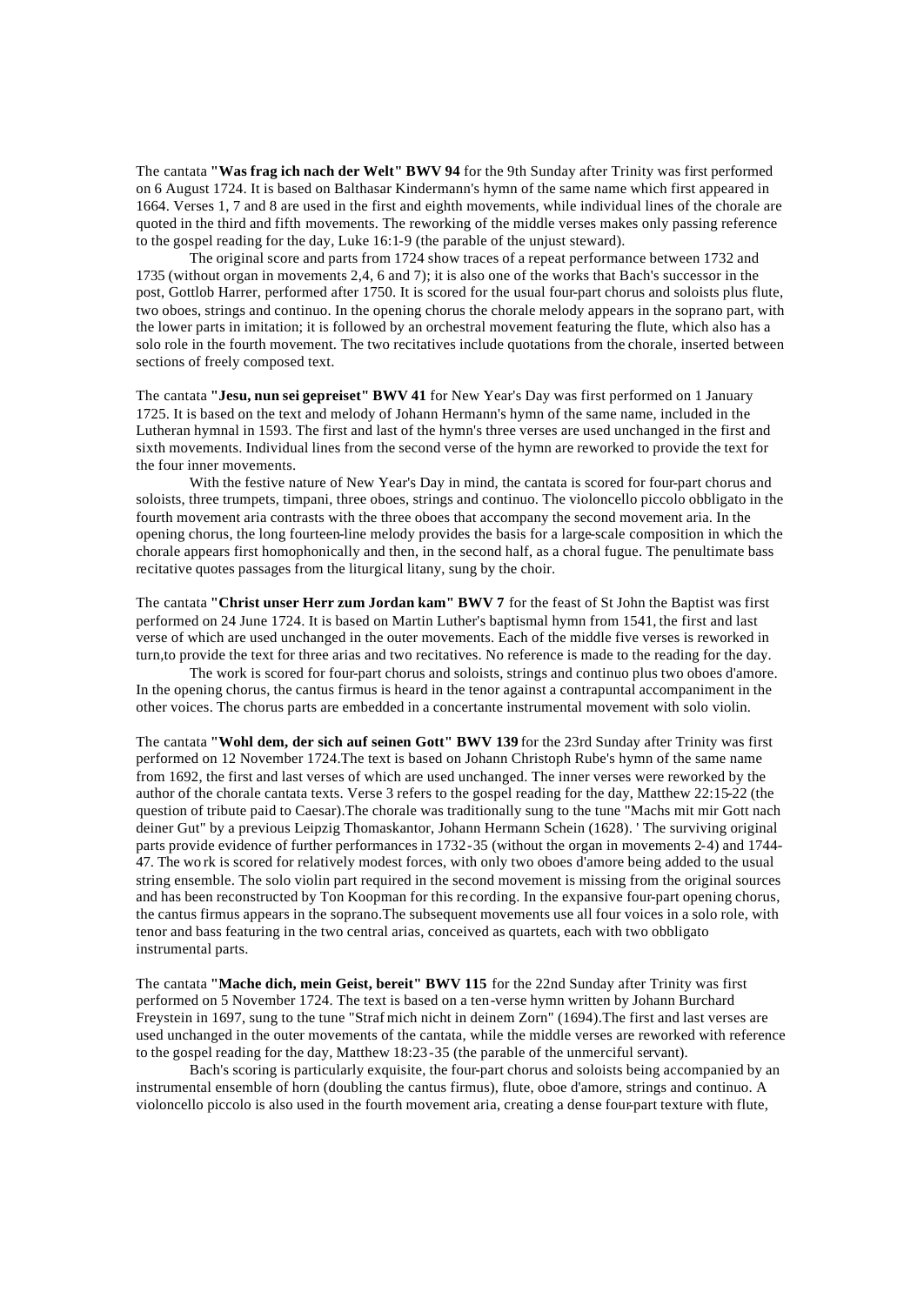soprano and continuo. In the opening chorus the chorale melody appears in the soprano part, supported by the other three voices alternately in homophonic and imitative style.

The cantata **"Herr Jesu Christ, du höchstes Gut" BWV 113** for the 11th Sunday after Trinity was first performed on 20 August 1724. It is based on Bartholomius Ringwaldt's hymn of the same name, which first appeared in a hymnal in 1588. Verses of the hymn are used unchanged in movements 1, 2,4 and 8; the other verses are reworked, making reference to the gospel reading, Luke 18:9-14 (parable of the Pharisee and the publican).

The four-part chorus and soloists are accompanied by flute, two oboes (doubling oboes d'amore), strings and continuo. The second and fourth movements are arrangements of the chorale: in the second movement the chorale verse is sung by the altos only; in the fourth movement bass recitative the chorale is inserted between sections of freely composed text. The large-scale opening chorus features a concertante part for the first violin, while the central arias are accompanied by oboe and flute.The last aria is a duet, matching the emphatic nature of the text.

The cantata **"Mein Seel erhebt den Herren" BWV 10** for the feast of the Visitation was first performed on 2 July 1724. It is based on Mary's song of praise (Luke 1:46-55) which, as the Magnificat, is one of the canticles for Vespers. The text ofthe first, fifth and seventh movements is a word-for-word transcription of the corresponding verses of the Magnificat in German, the psalm tone of which features on the trumpet in the fifth movement.

Later markings on the performing material from 1724 suggest that the work was repeated in the 1740s with oboes replacing the trumpet in the fifth movement. It is scored for four-part chorus and soloists, trumpet (used only for the cantus firmus in the first, fifth and seventh movements), two oboes, strings and continuo. In the densely polyphonic opening chorus, the liturgical chorale melody alternates between soprano and alto. The central chorale adaptation, a duet for alto and tenor in the fifth movement, is written as a quartet with trumpet (cantus firmus) and continuo. Bach later reworked this movement as an organ chorale, including it in the 1748 printed edition of the so-called Schubler chorales.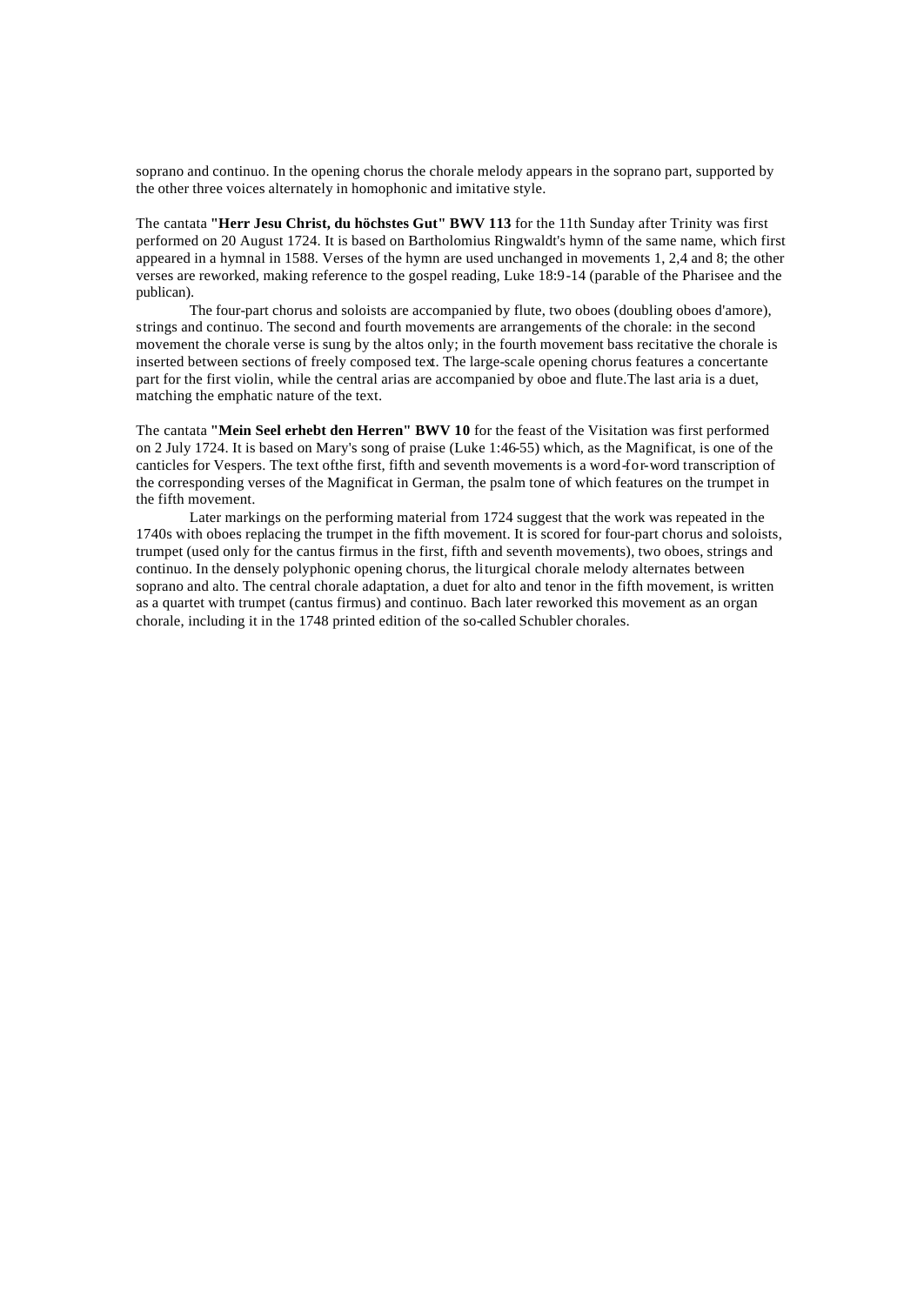# **Johann Sebastian Bach (1685-1750): Chronological table for the Leipzig church cantatas**

(with particular reference to the cantatas in the present recording)

| 22./23.4.1723 | Bach takes up appointment as<br>Thomaskantor in Leipzig |
|---------------|---------------------------------------------------------|
| 22.5.1723     | Bach and his family move from<br>Köthen to Leipzig      |
| 1723-1724     | First cycle of Leipzig church cantatas                  |
| 1724-1725     | Second cycle of Leipzig church                          |
|               | cantatas (chorale cantatas)                             |
| 24.6.1724     | Feast of St John the Baptist: BWV 7                     |
| 2-7.1724      | Feast of the Visitation: <b>BWV 10</b>                  |
| 6.8.1724      | 9th Sunday after Trinity: BWV 94                        |
| 20.8.1724     | 11th Sunday after Trinity: BWV 113                      |
| 15.10.1724    | 19th Sunday after Trinity: BWV 5                        |
| 5.11.1724     | 22nd Sunday after Trinity: BWV 115                      |
| 12.11.1724    | 23 rd Sunday after Trinity: BWV 139                     |
| 1.1.1725      | New Year's Day: BWV 41                                  |
| 11.2.1725     | Quinquagesima: BWV 127                                  |
| 30.3.1725     | Good Friday: St John Passion BWV 245                    |
|               | (second version)                                        |
| 1725-27       | Third cycle                                             |
| 11.4.1727     | Good Friday: St Matthew Passion                         |
|               | BWV 244 (first version)                                 |
| 1728-29       | Fourth cycle (Picander texts),                          |
|               | incomplete                                              |
| Not datable   | Fifth cycle, only hypothetically                        |
|               | determinable                                            |
| 27.7.1733     | Bach presents the Kyrie and Gloria of                   |
|               | the subsequent B Minor Mass BWV                         |
|               | 232 to the Dresden court                                |
| 25.12.1734-   |                                                         |
| 6.1.1735      | Christmas Day-Epiphany:                                 |
|               | Christmas Oratorio BWV 248                              |
| 30.3.1736     | Good Friday: St Matthew Passion                         |
|               | BWV 244 (second version)                                |
| 28.7.1750     | <b>Bach</b> dies                                        |

*Translation: Adrian Shaw*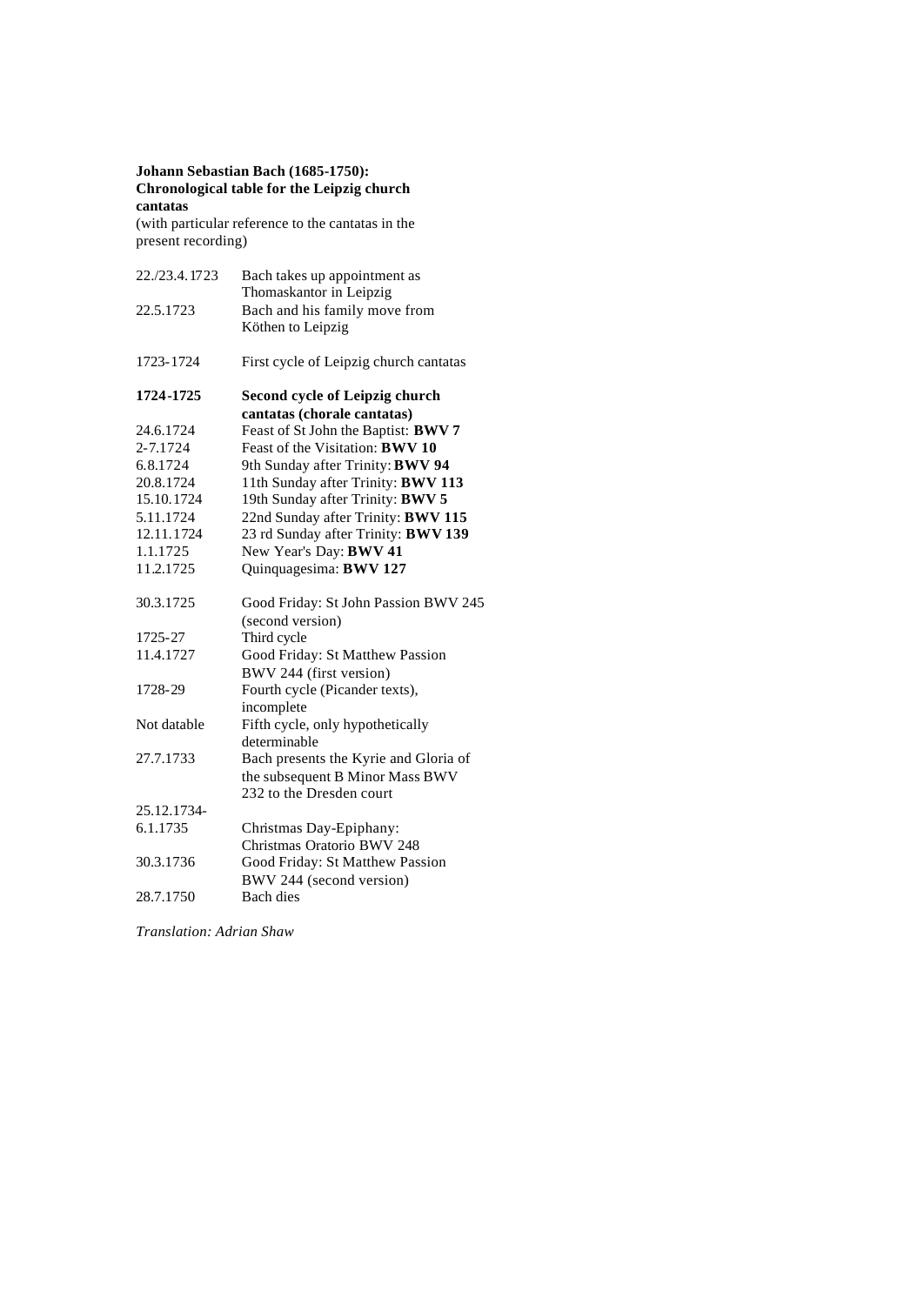# **Les cantates sacrées composées à Leipzig: le cycle des cantates de choral (II :1724-1725)**

# **Christoph Wolff**

Les cantates de ce volume il datent toutes de la deuxième année où Johann Sebastian Bach est en fonction à Leipzig.Tandis que la plupart sont composées à l'été et à l'automne de 1724, BWV 41 et 127 voient le jour à l'hiver de 1725. Le premier cycle leipzigois (1723-1724), coloré tant sur le plan de la forme que du texte ou de la musique, avait néanmoins constitué un ensemble hétéroclite. Ce deuxième cycle, qui s'amorce dès juin 1724, représente en revanche un corpus cohérent - tout au moins jusqu'au carême de l'année suivante.

Certains collègues contemporains de Bach, tels Telemann à Francfort puis à Hambourg, ou Stölzel à Gotha, ont composé de leur côté des cycles complets de cantates signés chacun par un seul et même librettiste, et donc de conception homogène. Au début de 1723, Bach ne peut réaliser pareil projet, faute de temps. Par conséquent, composer son deuxième cycle de cantates selon une ligne directrice lui tient d'autant plus à coeur À cette fin, il se tourne manifestement v ers un poète local, qui lui donne son accord pour écrire un cycle de livrets. Le modèle en est élaboré en commun, Bach l'ayant toutefois conçu pour l'essentiel. Chaque cantate repose sur un choral choisi en fonction du dimanche de l'année liturgique, et se rapportant si possible à la péricope (épître ou évangile du jour).

Nous ignorons qui est ce poète: il n'a pas fait imprimer le cycle; à partir de mai-juin 1724, il en aurait livré au compositeur les textes manuscrits, l'un après l'autre. Selon de récentes recherches (cf. Hans-Joachim Schulze, Die Weit der Bach-Kantaten, tome 3), il s'agit très probablement d'Andreas Stübel, codirecteur émérite de l'école Saint-Thomas. De grande culture théologique, Stübel, qui maîtrisait également l'art poétique, meurt le 31 janvier 1725. Or cette date, précisément, porte à croire qu'il serait bien le librettiste, car la livraison des textes s'interrompt instantanément à la fin du mois de janvier, de sorte que Bach ne peut mener à bien son projet de cycle unitaire, et doit composer sur d'autres livrets pour achever l'ensemble (de Pâques jusqu'au premier dimanche après la Trinité).

**"Herr Jesu Christ, wahr' Mensch und Gott" BWV 127**, pour le dimanche de la Quinquagésime, fut donné en première audition le il février 1725. La cantate repose sur le choral homonyme de Paul Eber- qui figurait depuis 1562 dans les livres de chants -, dont les première et dernière strophes sont intégralement reprises, les strophes internes (2-7) étant paraphrasées moyennant la citation de quelques vers. Cette paraphrase se rapporte clairement à l'évangile dominical, Luc 18:31-43 (montée à Jérusalem, guérison d'un aveugle). Le dimanche suivant commençait la période du carême, au cours de laquelle toute exécution musicale était suspendue. L'ouvrage qui fut donné après BWV 127 fut donc la Passion selon saint Jean, le Vendredi Saint de cette année 1725. Il s'agissait d'une nouvelle version s'inscrivant dans la lignée des cantates de - choral : à titre d'exemples, le choeur d'entrée était désormais bâti sur le choral « O Mensch bewein », et le choeur final sur « Christe, du Lamm Gottes ».

Ainsi destinée à être exécutée avant le commencement du temps de carême ou toute musique était proscrite (tempus clausum), la cantate BWV 127 se distingue par une splendeur sonore hors du commun. Le choeur à quatre voix y est accompagné par une trompette, deux flûtes à bec, deux hautbois, cordes et orgue. Les deux airs sont d'une séduction particulière : l'une avec vents obligés (no 3), l'autre avec intervention théâtrale de la trompette (récitatif et air no 4). Le choeur d'entrée confie au soprano la mélodie du choral sur lequel se fonde la cantate, les vents interprétant un autre cantus firmus (« Christe, du Lamm Gottes »), et le continuo répétant pour sa part l'incipit du choral de Passion « Herzlich tut mich verlangen ».

Destinée au dix-neuvième dimanche après la Trinité, la cantate **"Wo soll ich fliehen hin" BWV 5** fut exécutée pour la première fois le 15 octobre 1724. L'oeuvre se fonde sur le choral homonyme de Johann Hermann (1630), que l'on chantait sur la mélodie de « Auf meinen lieben Gott ». Les numéros 1 et 7 en reprennent les première et dernière strophes. Quant aux autres strophes (2-10), le librettiste les a remaniées pour en faire la matière de récitatifs et d'airs - tout en tenant compte de l'évangile dominical Matthieu 9:1-8 (guérison d'un paralytique).

Au vu du matériel d'exécution, il s'avère que l'oeuvre fut reprise notamment entre 1732 et 1735, quoique sans orgue aux numéros 2,3,4 et 6. L'effectif répond aux besoins habituels : choeur à quatre voix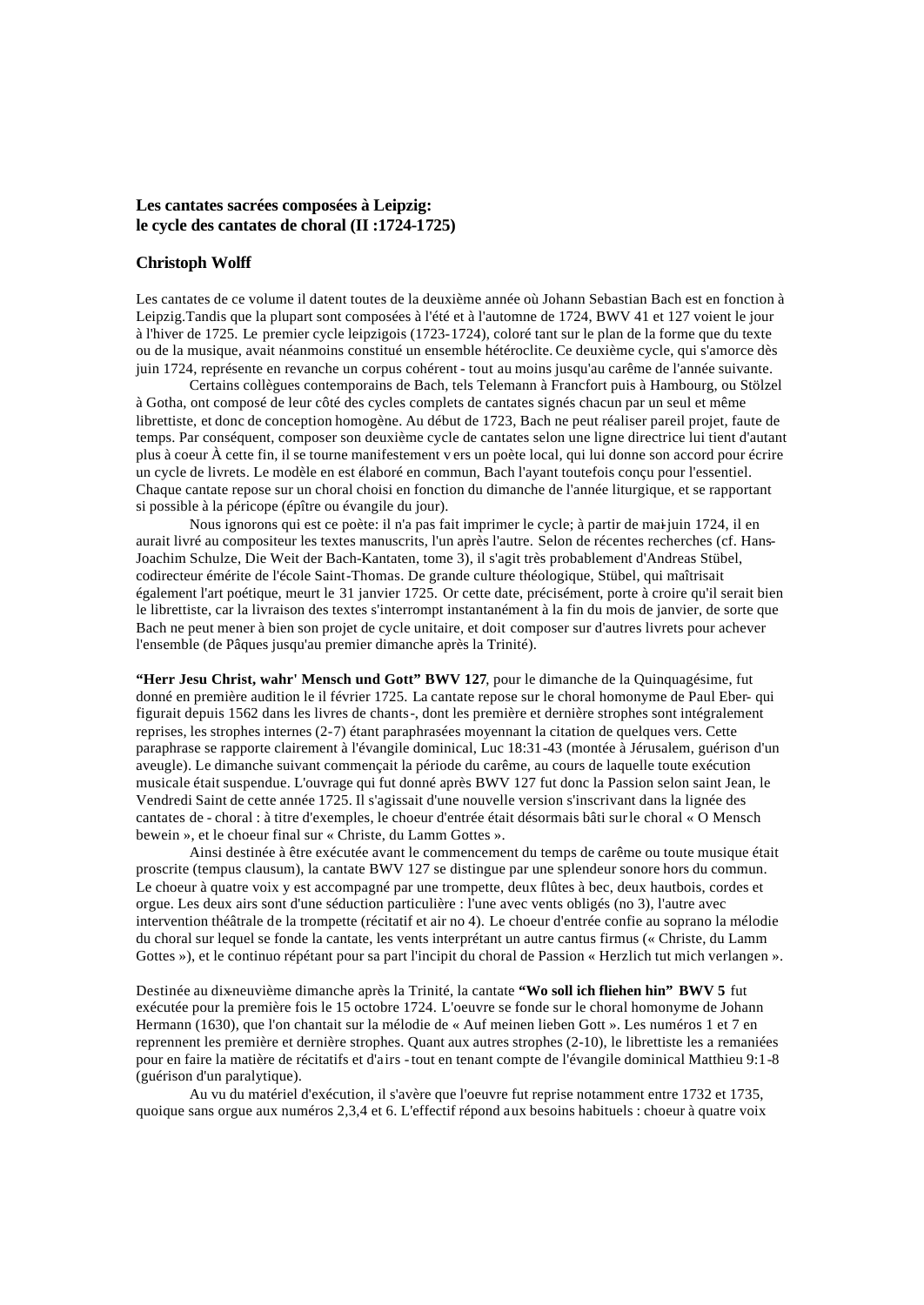(chacune étant également soliste) et ensemble à cordes, auxquels s'ajoutent deux hautbois et une trompette à coulisse. Celle-ci, qui sert à renforcer le cantus firmus dans les mouvements extrêmes, interprète également une partie soliste (numéro 5). Au violon alto solo du numéro 3 succède au numéro 4 le hautbois solo, qui fait entendre la mélodie du choral.

La cantate **"Was frag ich nach der Welt" BWV 94**, pour le neuvième dimanche après la Trinité, fut donnée en première audition le 6 août 1724. L'oeuvre se fonde sur le choral homonyme de Balthasar Kindermann, qui remonte à 1664. Tandis que les numéros 1 et 8 en reprennent les strophes 1, 7 et 8, les numéros 3 et 5 citent ponctuellement le choral. La paraphrase des strophes internes prend peu en compte l'évangile du jour, Luc 16:1-9 (parabole de l'intendant malhonnête).

Les originaux de 1724 (partition et parties séparées) portent trace d'une reprise qui aurait eu lieu entre 1732 et 1735 - sans orgue aux numéros 2, 4, 6 et 7. L'oeuvre compte également parmi celles que Gottlob Harrer, successeur de Bach aux fonctions de cantor, exécuta après 1750. L'ensemble vocal et instrumental regroupe le choeur traditionnel à quatre voix (chacune ayant également un emploi soliste), une flûte traversière, deux hautbois, cordes et continuo. Le choeur d'entrée fait entendre la mélodie du choral au soprano, avec voix inférieures en imitation ; le tout est ponctué de sections orchestrales où se distingue la flûte, dont le solo accompagne également le numéro 4. Quant aux deux récitatifs, ils sont composés sur un texte libre entre chaque séquence duquel le choral est cité.

**"Jesu, nun sei gepreiset" BWV 41**, pour le Nouvel An, fut créé le 1er janvier 1725. La cantate reprend le texte et la mélodie du choral homonyme de Johann Hermann, intégré en 1593 aux livres de chants luthériens. Ce choral compte trois strophes :tandis que les première et dernière sont restituées dans leur intégralité aux numéros 1 et 6, la deuxième est paraphrasée tout au long des quatre autres numéros, qui la citent ponctuellement.

L'oeuvre étant composée pour le Nouvel An, elle fait appel au déploiement d'une formation festive: choeur à quatre voix (dont chacune est également soliste), trois trompettes, timbales, trois hautbois, cordes et continuo. À cela s'ajoute un violoncello piccolo auquel l'air no 4 confie une partie obligée (les trois hautbois assurant en revanche l'obbligato de l'air no 2). Au numéro 1, la longue mélodie, qui s'étend sur 14 vers, donne lieu à une vaste composition en deux volets - le choral se faisant d'abord entendre en homophonie, puis sous forme de fugue pour choeur Quant à l'avant-dernier numéro (récitatif de basse), le choeur y chante des extraits de la litanie liturgique.

**"Christ unser Herr zum Jordan kam" BWV 7**, pour la fête de saint Jean-Baptiste, fut donné en première exécution le 24juin 1724. La cantate repose sur le chant de baptême que Martin Luther écrivit en 1541. Tandis que les numéros extrêmes du livret en reprennent les première et dernière strophes dans leur intégralité, les numéros internes (trois airs et deux récitatifs) en paraphrasent les cinq autres strophes, l'une après l'autre. La lecture de la péricope n'a pas ici été prise en compte.

Outre le choeur à quatre voix, l'effectif regroupe un ensemble instrumental où deux hautbois d'amour se joignent aux cordes et au continuo. Le choeur d'entrée confie le cantus firmus au ténor, les autres voix se faisant entendre en contrepoint. Ces parties chorales évoluent au sein d'un mouvement orchestral concertant (avec violon solo).

**"Wohl dem, der sich auf seinen Gott" BWV 139**, pour le vingt-troisième dimanche après la Trinité, fut donné en première exécution le 12 novembre 1724. La matière littéraire en est fournie par le choral homonyme de Johann Christoph Rube (1692), dont les strophes extrêmes ont été reprises dans leur intégralité; le librettiste a, en revanche, paraphrasé les strophes internes. Le texte du numéro 3 fait allusion à l'évangile dominical, Matthieu 22:15-22 (parabole de l'impôt dû à César). Le choral était traditionnellement chanté sur la mélodie de « Machs mit mir Gott nach deiner Güt » (1628) dont l'auteur, Johann Hermann Schein, avait été lui-même cantor à Saint-Thomas de Leipzig.

Les originaux des parties séparées attestent que l'oeuvre a été reprise entre 1732 et 1735 (sans orgue aux numéros 2-4), Puis entre 1744 et 1747. Seuls deux hautbois d'amour se joignant aux cordes, l'effectif instrumental reste modeste, comparé à celui des autres cantates du cycle. La seconde partie de violon solo que requiert le numéro faisant défaut dans les sources originales,Ton Koopman l'a reconstituée pour les besoins de cet enregistrement. Le vaste choeur d'entrée fait entendre le cantus firmus au soprano, chacune des quatre voix étant également soliste dans les numéros suivants. Les airs 2 et 4, respectivement pour ténor et basse, répondent à une écriture en quatuor avec deux parties instrumentales obligées.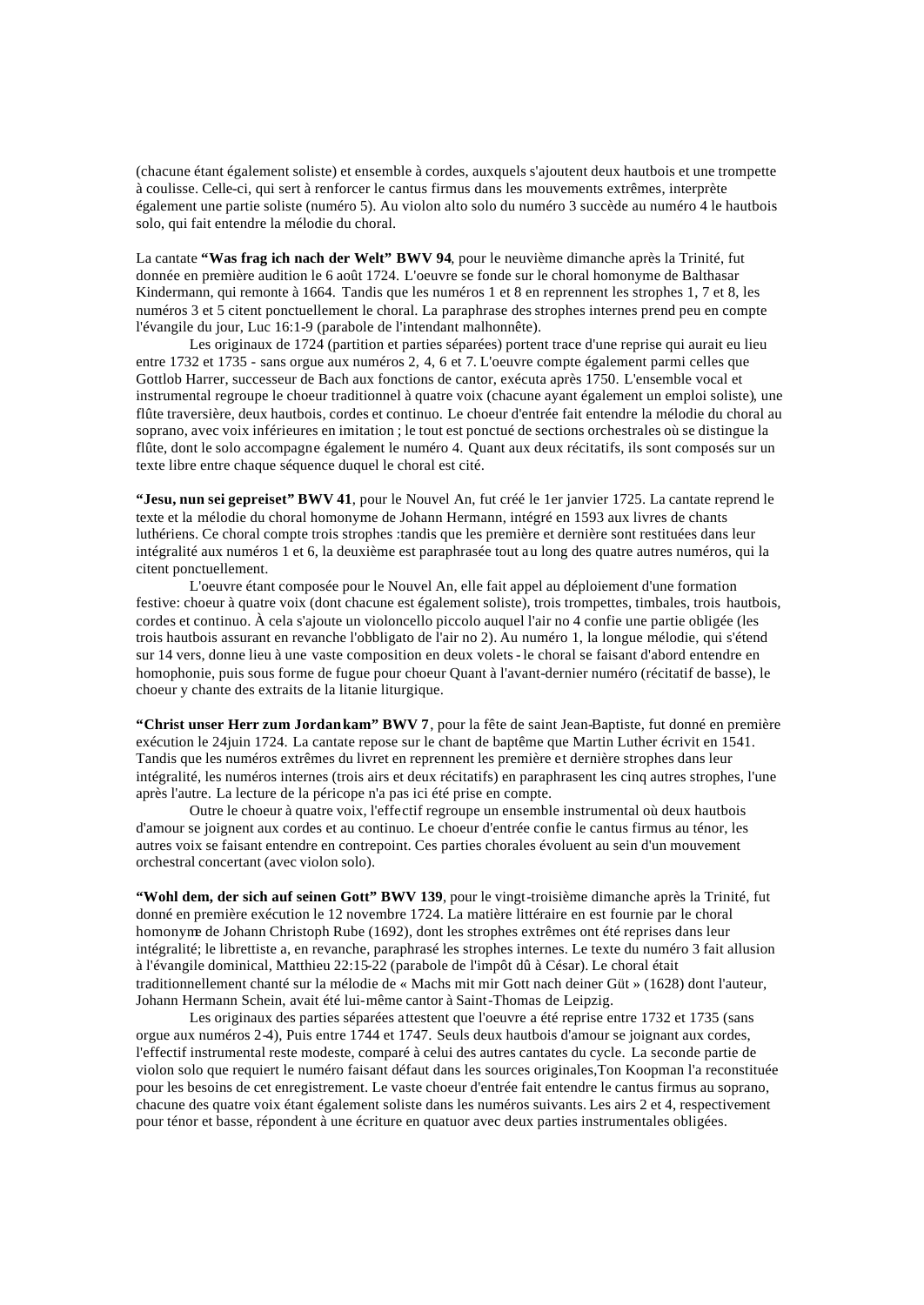Destinée au vingt-deuxième dimanche après la Trinité, la cantate **"Mache dich, mein Geist, bereit" BWV 115**, fut exécutée pour la première fois le 5 novembre 1724. Son livret se bâtit sur le choral à dix strophes de Johann Burchard Freystein (1697), que l'on chantait sur la mélodie de « Straf mich nicht in deinem Zorn » (1694). Tandis que les mouvements extrêmes en reprennent les première et dernière strophes dans leur intégralité, la paraphrase des strophes internes est liée à la péricope, Matthieu 18:23-35 (parabole du débiteur impitoyable).

Bach emploie ici un effectif particulière ment choisi : au choeur à quatre voix (chacune étant également soliste), il joint un ensemble instrumental regroupant cor (pour renforcer le cantus firmus), flûte traversière, hautbois d'amour, cordes et continuo. En outre, l'air numéro 4 fait appel à un violoncello piccolo qui forme avec la flûte traversière, le soprano et le continuo un quatuorà l'écriture dense. Le choeur d'entrée confie au soprano la mélodie du choral, sous-tendue par les autres voix soit en homophonie, soit en imitation.

Destiné au onzième dimanche après la Trinité, **"Herr Jesu Christ, du höchstes Gut" BWV 113** fut exécuté pour la première fois le 20 août 1724. La cantate repose sur le choral homonyme de Bartholomäus Ringwaldt, paru en 1588 dans un livre de chants. Tandis que les numéros 1, 2, 4 et 8 reprennent les strophes correspondantes dans leur intégralité, les autres strophes font l'objet d'une paraphrase se rapportant à l'évangile du jour, Luc 18:9-14 (parabole du pharisien et du publicain).

Le choeur à quatre voix, dont chacune intervient également en soliste, est accompagné par un ensemble instrumental regroupant une flûte traversière, deux hautbois (et deux hautbois d'amour), cordes et continuo. Les numéros 2 et 4 sont autant d'arrangements du choral: pour voix d'alto (nO 2), Puis pour basse (no 4), le choral venant dans ce dernier cas ponctuer chaque séquence du texte libre énoncé en récitatif Le grand choeur d'entrée accorde une partie concertante au premier violon ; quant aux airs médians, elles se dotent chacune d'un accompagnement soliste. les deux hautbois pour l'une, la flûte traversière pour l'autre. De façon à rendre le texte dans toute sa force, le dernier air se structure en duo.

La cantate **"Mein Seel erhebt den Herrn" BWV 10** fut composée pour la fête de la Visitation ; sa première exécution eut lieu le 2 juillet 1724. L'oeuvre se fonde sur le chant de louanges de Marie (Luc 1:46-55), intégré à la liturgie des vêpres sous le titre « Magnificat ». Les numéros 1, 5 et 7 reprennent mot pour mot les versets correspondants du Magnificat allemand, dont le ton psalmodique est également interprété par un instrument (la trompette) au numéro 5.

À en juger par les annotations écrites plus tard sur le matériel d'exécution de 1724, l'oeuvre aurait été reprise dans les années 174o, la trompette du numéro 5 étant alors remplacée par deux hautbois. L'effectif prévoit le choeur à quatre voix (chacune intervenant aussi en soliste), auquel se joignent la trompette (pour le seul cantus firmus des numéros 1, 5 et 7), deux hautbois, les cordes et le continuo. Le choeur d'entrée fait alterner deux registres vocaux, le soprano et l'alto, pour entonner la mélodie du choral liturgique au sein d'une polyphonie dense. Quant à l'arrangement de choral du numéro 5 (duo alto-ténor), c'est un quatuor avec trompette (cantus firmus) et continuo. Bach remaniera plus tard cette page: il en fera un choral pour orgue qui paraîtra vers 1748 dans le recueil édité par Schübler.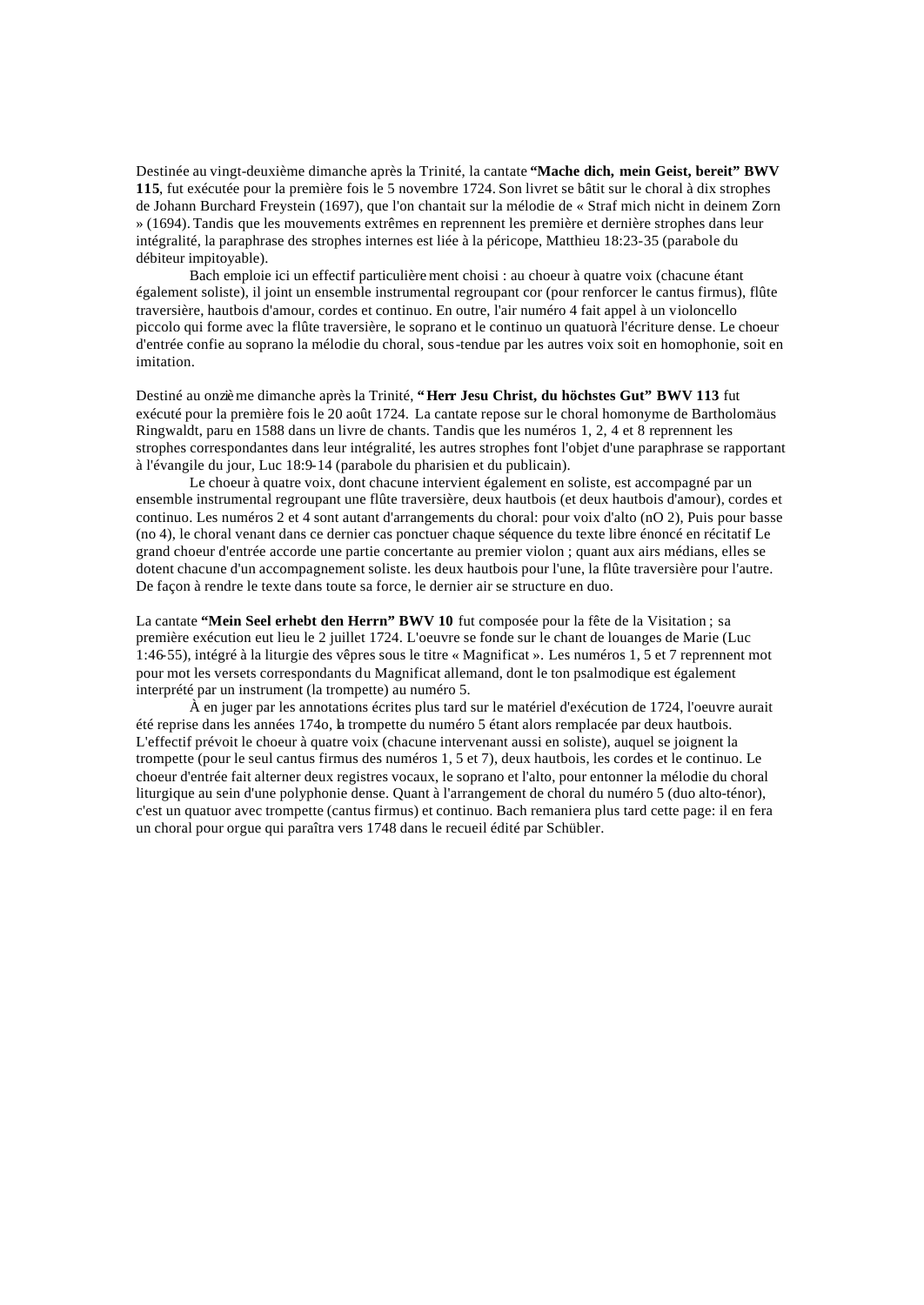# **Johann Sebastian Bach (1685-1750): Tableau chronologique des cantates sacrées composées à Leipzig**

(sont surtout prises en compte les oeuvres de ce volume)

| 22./23.4.1723 | Bach accepte sa nomination au<br>poste de cantor à Saint-Thomas  |
|---------------|------------------------------------------------------------------|
|               | de Leipzig                                                       |
| 22.5.1723     | Avec sa famille, Bach quitte Köthen                              |
|               | pour s'installer à Leipzig                                       |
| 1723-1724     | ler cycle annuel de cantates sacrées                             |
|               | composées à Leipzig                                              |
| 1724-1725     | 2e cycle de cantates sacrées                                     |
|               | composées à Leipzig (cantates de choral)                         |
| 24.6.1724     | Fête de saint Jean-Baptiste: BWV 7                               |
| 2.7.1724      | Fête de la Visitation: BWV 10                                    |
| 6.8.1724      | 9e dimanche après la Trinité: BWV 94                             |
| 20.8.1724     | 11e dimanche après la Trinité: BWV 113                           |
| 15.10.1724    | 19e dimanche après la Trinité: BWV 5                             |
| 5.11.1724     | 22e dimanche après la Trinité: BWV 115                           |
| 12.11.1724    | 23e dimanche après la Trinité: BWV 139                           |
| 1.1.1725      | Nouvel An: <b>BWV 41</b>                                         |
| 11.2.1725     | Dimanche de la Ouinquagésime: BWV 127                            |
| 30.3.1725     | Vendredi Saint: Passion selon saint Jean<br>BWV 245 (2e version) |
| 1725-1727     | 3e cycle annuel                                                  |
| 11.4.1727     | Vendredi Saint: Passion selon saint                              |
|               | Matthieu BWV 244 (1re version)                                   |
| 1728-1729     | 4e cycle annuel (livrets de Picander),                           |
|               | non intégralement conservé                                       |
| non datable   | 5e cycle annuel, ne peut se                                      |
|               | reconstituer que de façon                                        |
|               | hypothétique                                                     |
| 27.7-1733     | Bach présente à la cour de Dresde le                             |
|               | Kyrie et le Gloria de sa future Messe                            |
|               | en si mineur BWV 232                                             |
| 25.12-1734-   |                                                                  |
| 6.1-1735      | 1er jour de Noël - Épiphanie:                                    |
|               | Oratorio de Noël BWV 248                                         |
| 30.3.1736     | Vendredi Saint: Passion selon saint                              |
|               | Matthieu BWV 244 (2e version)                                    |
| 28.7.1750     | Mort de Bach                                                     |
|               |                                                                  |

*Traduction: Virginie Bauzou*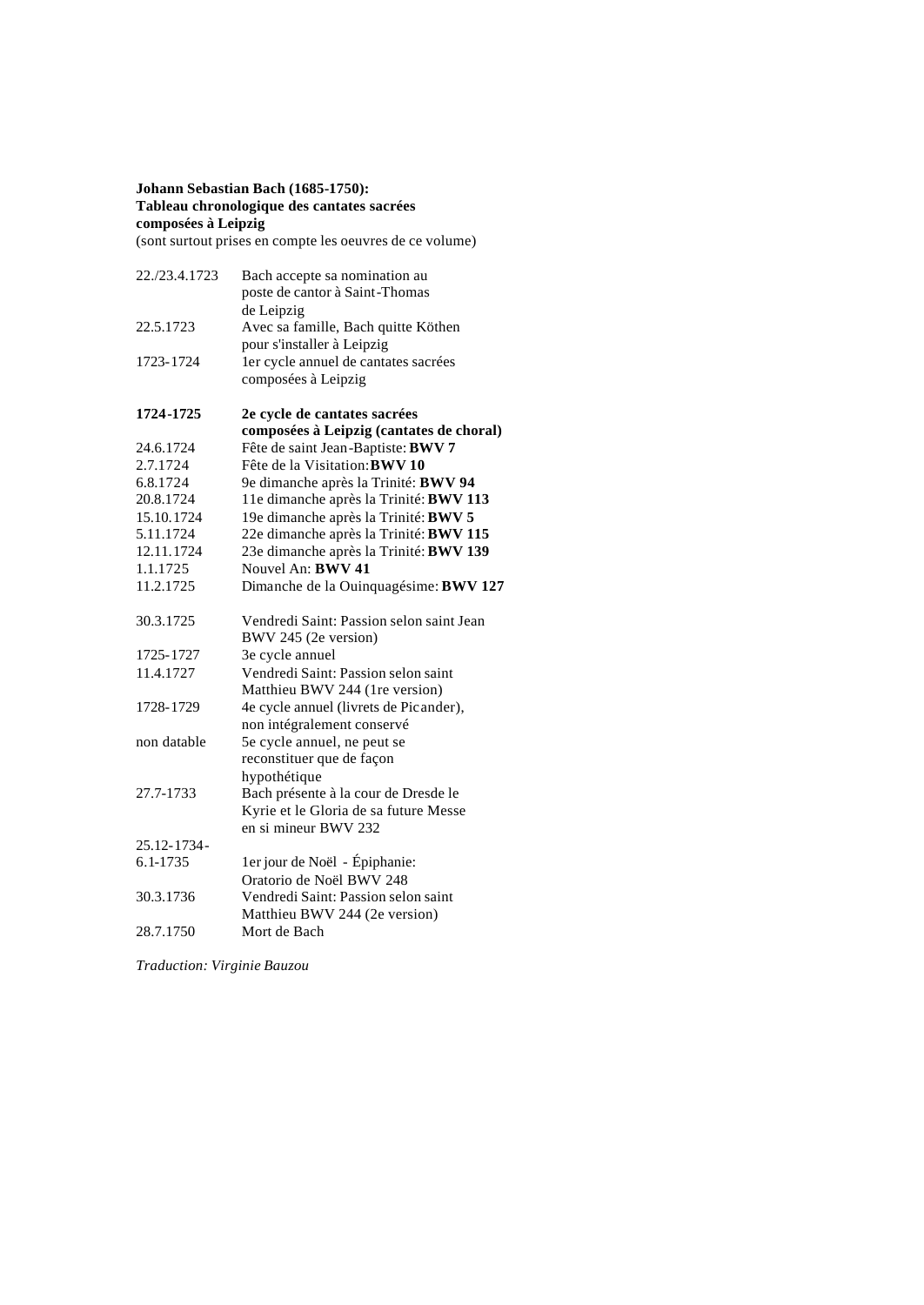### **Zum Choralkantaten-Jahrgang (11: 1724-25) der Leipziger Kirchenkantaten**

### **Christoph Wolff**

Die Kantaten der vorliegenden 11. Folge gehören allesamt dem zweiten Leipziger Amtsjahr Johann Sebastian Bachs an. Die Mehrzahl entstand im Sommer und Herbst 1724, die Kantaten BWV 41 und 127 Anfang 1725. Während der erste Leipziger Jahrgang von 1723-24 eine formal, textlich und musikalisch farbige, doch insgesamt uneinheitliche Größe darstellt, bietet der im Juni 1724 einsetzende zweite Jahrgang ein geschlosseneres Bild -wenigstens bis in die Passionszeit des folgenden Jahres hinein.

Amtskollegen Bachs wie Telemann in Frankfurt bzw. Hamburg oder Stölzel in Gotha hatten seinerzeit vollständige Kantaten-Jahrgänge komponiert, die jeweils von einem einzigen Dichter stammten und von daher einheitlich konzipiert waren. Im Frühjahr 1723 unter Zeitdruck stehend, konnte Bach einen solchen Plan nicht verwirklichen. Umso wichtiger schien es ihm, mit seinem zweiten Kantaten-Jahrgang eine einheitliche Linie zu verfolgen. Er wandte sich darum offenbar an einen lokalen Textdichter, der ihm einen Jahrgang von Kantaten -Libretti zusagte, die nach einem gemeinsam ausgearbeiteten, doch wohl im wesentlichen von Bach erdachten Muster geschaffen wurden. Jeder Kantate lag ein Kirchenlied zugrunde, das jeweils zu dem betreffenden Sonntag im Kirchenjahr paßte und sich nach Möglichkeit auch auf die Perikopen (Epistel und Evangelium) beziehen sollte.

Wir kennen diesen Dichter nicht, denn er hat kein geschlossenes Werk im Druck vorgelegt, sondern offenbar ab Mai-Juni 1724 Zug um Zug die Texte handschriftlich an Bach geliefert. Neuesten Forschungen entsprechend (Hans-Joachim Schulze in: Die Weit der Bach-Kantaten, Band 3) handelt es sich bei diesem Dichter sehr wahrscheinlich um Andreas Stübel, den emeritierten Konrektor der Thomasschule. Der theologisch gebildete Stübel war in der Dichtkunst erfahren, starb jedoch am 31. Januar 1725. Dieses Sterbedatum hat jedoch entscheidend dazu beigetragen, Stübel als wahrscheinlichen Autor der Choralkantaten-Texte zu identifizieren. Denn die Lieferung der Texte brach offenbar unvermittelt Ende Januar ab, so daß Bach das einheitliche Konzept eines Choralkantaten Jahrganges nicht aufrecht erhalten konnte, und den verbleibenden Rest (Ostern bis zum 1. Sonntag nach Trinitatis) mit anderen Texten auffüllen mußte.

Die Kantate **"Herr Jesu Christ, wahr'Mensch und Gott" BWV 127** entstand zum Sonntag Estomihi am 11. Februar 1725. Das Werk basiert auf dem gleichnamigen Lied von Paul Eber -seit 1562 in die Gesangbücher aufgenommen -, mit unveränderter Übernahme von Anfangs- und Schlußstrophe. Die Binnenstrophen 2-7 wurden unter Beibehaltung einiger Zeilen umgedichtet. Die Umdichtung nimmt deutlichen Bezug auf das Sonntagsevangelium Luk. 18:31-43 (Einzug in Jerusalem, Heilung eines Blinden). Mit dem auf Estomihi folgenden Sonntag setzte die musiklose Passionszeit ein. Als nächste musikalische Darbietung fand die Aufführung der Johannes-Passion am Karfreitag 1725 statt, und zwar in einer Neufassung, die das Werk dem Zusammenhang mit den Choralkantaten einpaßte- z.B. mit dem Choralchorsatz "O Mensch bewein" als Eingangschor und dem Choralchorsatz "Christe, du Lamm Gottes" als Beschluß.

Das vor Einsetzen der musiklosen Passionszeit (tempus clausum) erklingende Werk zeichnet sich durch ungewöhnliche Klangpracht aus. Der vierstimmige Vokalchor wird begleitet von einer Trompete, zwei Blockflöten, zwei Oboen, Streichern und Orgel. Von besonderem Klangreiz sind die Arie Nr. 3 mit obligaten Bläsern sowie Rezitativ und Arie Nr. 4 mit dramatischem Einsatz de Trompete. Der Choralchorsatz zu Anfang bietet die Choralmelodie der Kantate im Sopran, einen weiteren cantus firmus ("Christe, du Lamm Gottes") in den Bläsern sowie das wiederholte Inzipit des Passionschorals "Herzlich tut mich verlangen" im Continuo.

Die Kantate **"Wo soll ich fliehen hin" BWV 5** entstand zum 19. Sonntag nach Trinitatis am 15. Oktober 1724. Zugrunde liegt der Kantate das gleichnamige Lied Johann Heermanns von 1630, das auf die Melodie "Auf meinen lieben Gott" gesungen wurde. Satz 1 und 7 übernehmen die erste und letzte Textstrophe, die Binnenstrophen 2-10 wurden vom Textdichter in Rezitative und Arien umgeformt, auch unter Berücksichtigung der Evangelienlesung des Sonntags, Matth. 9:1-8 (Heilung des Gichtbrüchigen).

Bachs Aufführungsmaterial belegt, daß das Werk u.a. zwischen 1732 und 1735 erneut aufgeführt wurde, dann allerdings in den Sätzen 2-4 und 6 ohne Orgel. Die Besetzung entspricht dem Normalbedarf: 4 Singstimmen (sämtlich auch solistisch verwendet) und Streichensemble, dazu zwei Oboen und eine Zugtrompete. Letztere dient zur Verstärkung des cantus firmus in den Rahmensätzen, wird in Satz 5 aber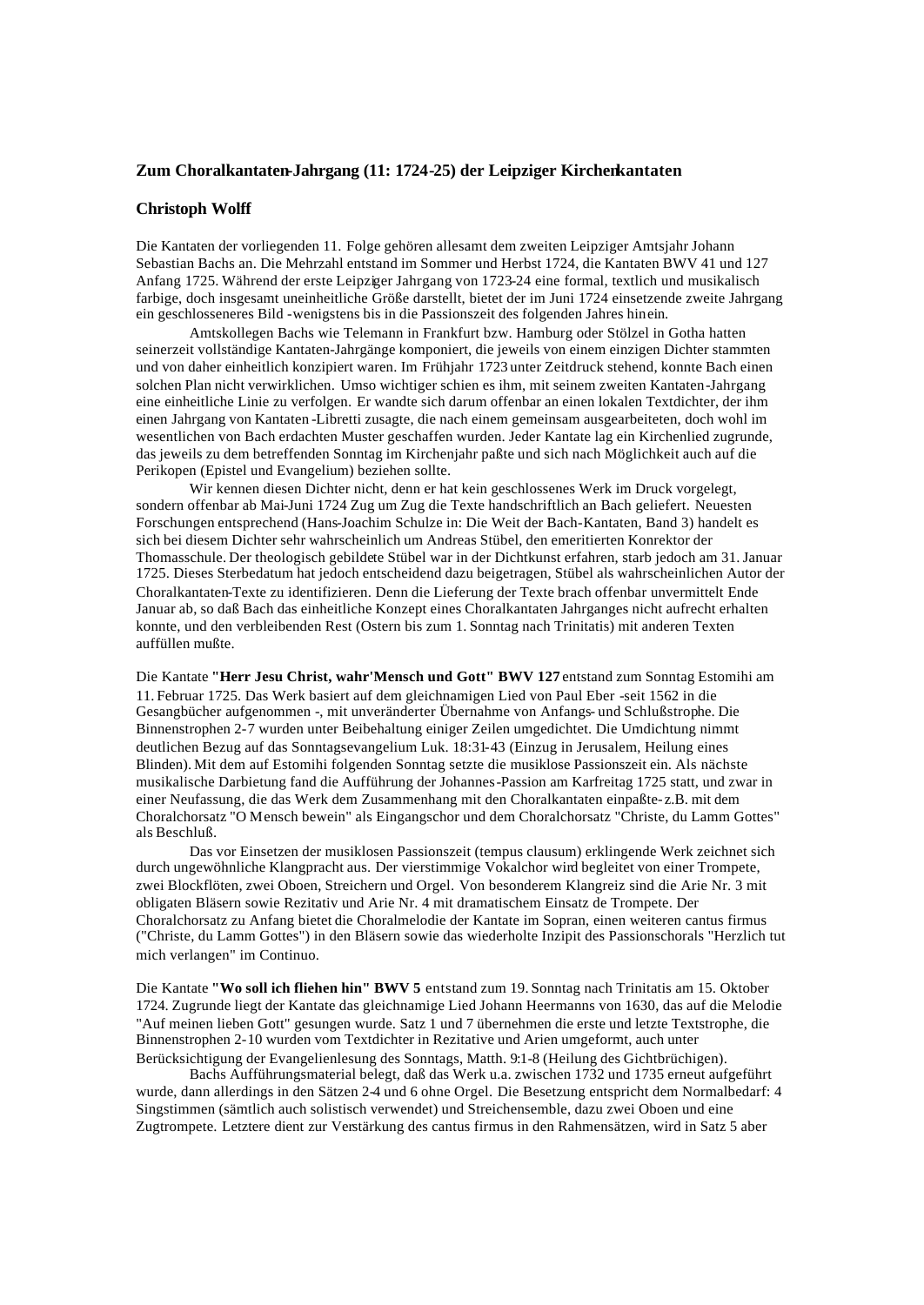auch solistisch eingesetzt. Zur Solobratsche in der Arie Nr. 3 tritt die Oboe, die die Choralmelodie textlos darbietet.

Die Kantate **"Was frag ich nach der Weit" BWV 94** zum 9. Sonntag nach Trinitatis erfuhr am 6. August 1724 ihre erste Aufführung. Zugrunde liegt dem Werk das gleichnamige Lied von Balthasar Kindermann, das 1664 erstmals belegt ist. Satz 1 und 8 übernehmen die Strophen 1, 7 und 8, während Satz 3 und 5 einzelne Zeilen des Chorals zitieren. Die Umdichtung der Binnenstrophen nimmt nur wenig Bezug auf die Tageslesung Luk. 16:1-9 (Gleichnis vom ungerechten Haushalter).

Die Originalpartitur und -stimmen von 1724 weisen Spuren einer Wiederaufführung zwischen 1732 und 1735 auf (hier ohne Orgelverwendung in Satz 2, 4, 6 und 7); das Werk zählt auch unter diejenigen, die von Bachs Amtsnachfolger Gottlob Harrer nach 1750 aufgeführt wurden. Das vokalinstrumentale Ensemble besteht aus dem üblichen vierstimmigen Chor (alle Stimmen auch solistisch verwendet), Querflöte, zwei Oboen, Streichern und Continuo. Der Eingangschor bietet die Choralmelodie im Sopran des Chores mit imitativen Unterstimmen; dazu erklingt ein selbständiger Orchestersatz, in dem die Querflöte exponiert erscheint, die auch Satz 4 solistisch begleitet. Die beiden Rezitative bringen Choralzitate, die in freie Textpartien eingeschoben sind.

Die Kantate **"Jesu, nun sei gepreiset" BWV 41** zum Neujahrstag wurde am 1. Januar 1725 uraufgeführt. Ihr liegen zugrunde Text und Melodie des gleichnamigen Kirchenliedes von Johann Hermann, das 1593 in die lutherischen Gesangbücher aufgenommen wurde. Anfangs- und Schlußstrophe des dreistrophigen Liedes werden in Satz 1 und 6 unverändert Übernommen. Die Umdichtung der zweiten Strophe berücksichtigt einzelne Zeilen des Chorals für die vier Mittelsätze der Kantate.

Die Besetzung der Kantate nimmt auf den besonderen Charakter des Neujahrstages Rücksicht und entfaltet einen entsprechend festliches Aufgebot mit vierstimmigem Chor (alle Stimmen auch solistisch verwendet), drei Trompeten, Pauken, drei Oboen, Streicher und Continuo. In der Arie Nr. 4 wird zudem das Violoncello piccolo obligat eingesetzt, als Kontrast zu der von drei Oboen begleiteten Arie Nr. 2. Der Eingangschor nutzt die lange (14-zeilige) Melodie zu einer großflächig angelegten Komposition, der den Choral zunächst in homophonem Satz und in der zweiten Hälfte dann in Form einer Chorfuge darbietet. Das vorletzte Baß-Rezitativ zitiert Passagen der liturgischen Litanei, die vom Chor vorgetragen werden.

Die Kantate **"Christ unser Herr zum Jordan kam" BWV 7** zum Johannistag erfuhr am 2,4. Juni 1724 ihre Erstaufführung. Zugrunde liegt ihr das Tauflied von Martin Luther aus dem Jahre 1541, dessen 1. und letzte Strophe unverändert in den Ecksätzen übernommen werden. Die fünf Binnenstrophen werden Strophe um Strophe in fünf Stücke (drei Arien und zwei Rezitative) umgedichtet. Die Perikopenlesung bleibt hingegen unberücksichtigt.

Die Besetzung des Werkes schließt neben dem vierstimmigen Chor ein Instrumentalensemble ein, dem neben Streichern und Continuo zwei Oboi d'amore angehören. Der Eingangschor verlegt den cantus firmus ina mb die Tenorstimme, während die übrigen Singstimmen die Melodie kontrapunktieren. Die Chorpartien sind in einen konzertanten Instrumentalsatz (mit Solovioline) eingebettet.

Die Kantate **"Wohl dem, der sich auf seinen Gott" BWV 139**, zum 23. Sonntag nach Trinitatis entstanden, erfuhr am 12. November 1724 ihre erste Aufführung. Die Textgrundlage bietet das gleichnamige Lied von Johann Christoph Rube (1692), dessen Rahmenstrophen unverändert übernommen wurden. Die Binnenstrophen hingegen erfuhren ihre Umdichtung durch den Autor der Choralkantatentexte. Strophe 3 spielt auf das Sonntagsevangelium (Matth. 22,15-22: Gleichnis vom Zinsgroschen) an. Gesungen wurde der Choral traditionellerweise auf die Melodie "Machs mit mir Gott nach deiner Güt" des Leipziger Thomaskantors Johann Hermann Schein (1628).

Wiederaufführungen belegen die erhaltenen Originalstimmen für 1732-35 (Wegfallen der Orgel in Satz 2-4) sowie 1744-47. Die instrumentale Besetzung des Werkes ist vergleichsweise bescheiden, indem neben den Streichern lediglich zwei Oboi d'amore herangezogen werden. Zu der in Satz 2 verlangten Solovioline fehlt in den Quellen der solistische Gegenpart, der für die vorliegende Aufnahme von Ton Koopman rekonstruiert wurde. Der ausgedehnte Eingangschor bietet den cantus firmus in der Oberstimme des Chores, dessen vier Stimmen in den Folgesätzen alle auch solistisch eingesetzt sind, wobei Tenor und Baß in den beiden zentralen Arien exponiert werden, die als Quartettsätze mit jeweils zwei instrumentalen Obligatstimmen konzipiert sind.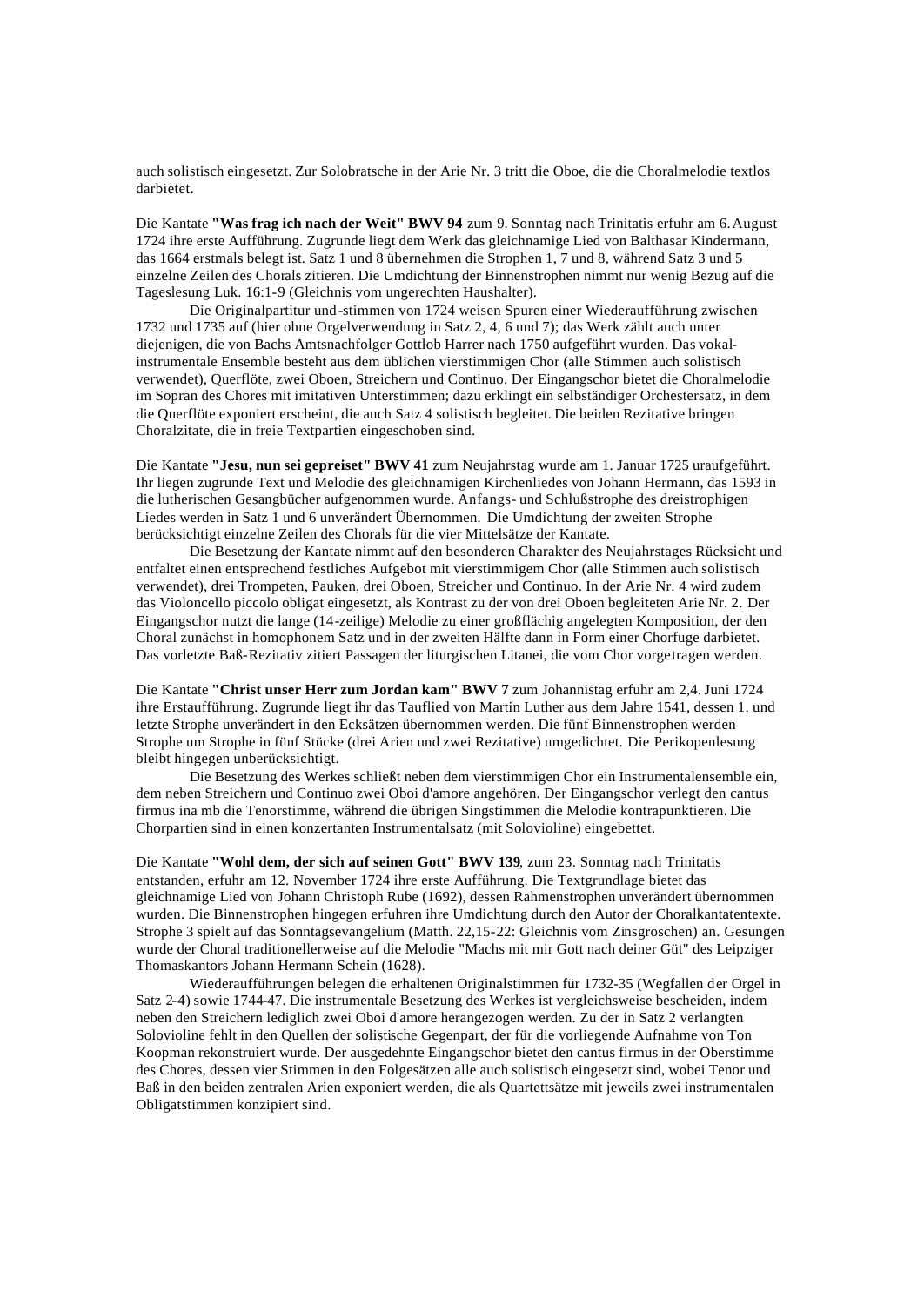Die Kantate **"Mache dich, mein Geist, bereit" BWV 115** zum 22. Sonntag nach Trinitatis erklang erstmals am 5. November 1724. Sie basiert textlich auf dem zehnstrophigen Lied Johann Burchard Freysteins von 1697, das auf die Melodie "Straf mich nicht in deinem Zorn" (1694) gesungen wurde. Die Anfangs- und Schlußstrophe werden unverändert in den Ecksätzen der Kantate übernommen, während die Umdichtung der Binnenstrophen auch eine Beziehung zum Evangelientext der Perikopenlesung (Matth. 18:23 -35: Gleichnis vom Schalksknecht) schafft.

Bach wendet eine besonders exquisite Besetzung auf, indem er dem vierstimmigen Chor (alle Stimmen auch solistisch eingesetzt) ein Instrumentalensemble beigesellt, das aus Horn (als cantus-firmus-Verstärkung verwendet), Querflöte, Oboe d'amore, Streichern und Continuo besteht. in der Arie Nr. 4 wird außerdem ein Violoncello piccolo einges etzt, das mit Querflöte, Sopran und Continuo einen dichten Quartettsatz bildet. Im Eingangschor liegt die Choralmelodie im Sopran, der jeweils homophon und im imitativen Satz von den übrigen Chorstimmen untermauert wird.

Die Kantate **"Herr Jesu Christ, du höchstes Gut" BWV 113**, bestimmt für den 11. Sonntag nach Trinitatis, wurde am 20. August 1724 erstmals aufgeführt. Dem Werk liegt das gleichnamige Lied von Bartholomäus Ringwaldt zugrunde, das 1588 erstmals in einem Gesangbuch erschien. Satz 1, 2,4 und 8 übernehmen die Liedstrophen unverändert, die übrigen Verse wurden umgedichtet und nehmen Bezug auf die Evangelienlesung Luk. 18:9-14 (Gleichnis vom Pharisäer und Zöllner).

Der vierstimmige Chor, aus dem alle vier Stimmen auch solistisch hervortreten, wird von einem Instrumentalensemble begleitet, dem eine Querflöte, zwei Oboen (auch Oboi d'amore), Streicher und Continuo angehören. Satz 2 und 4 sind Choralbearbeitungen: in Nr. 2 wird die Choralstrophe vom Alt gesungen; im Baß-Rezitativ Nr. 4 finden sich Einschübe des Chorals zwischen freien Textpartien. Im groß angelegten Eingangschor tritt die 1. Violine konzertierend hervor; die mittleren Arien werden von den Oboen bzw. der Querflöte solistisch begleitet. Dem emphatischen Charakter des Textes entsprechend, ist die letzte Arie als Duett gestaltet.

Die Kantate **"Mein Seel erhebt den Herren" BWV 10** zum Fest Mariae Heimsuchung wurde am 2. Juli 1724 erstmals aufgeführt. Die Kantate basiert auf dem Lobgesang der Maria (Luk. 1:46-55), der als Magnificat in die Liturgie des Vespergottesdienstes Eingang gefunden hat. Satz 1, 5 und 7 übernehmen wörtlich die entsprechenden Zeilen des deutschen Magnificats, dessen Psalmton in Satz 5 auch instrumental (Trompete) dargeboten wird.

Spätere Eintragungen im Aufführungs-material von 1724 belegen eine Wiederaufführung in den 1740er Jahren, wobei in Satz 5 die Trompete durch Oboen ersetzt wird. Die Besetzung der Komposition sieht den vierstimmigen Chor (alle Stimmen auch solistisch herangezogen) vor, dazu Trompete (nur für den cantus firmus in Satz 1, 5 und 7), zwei Oboen, Streicher und Continuo. Der Eingangschor bietet die liturgische Choralmelodie in dicht-polyphonem Satz abwechselnd auf zwei stimmlichen Ebenen, Sopran und Alt. Die zentrale Choralbearbeitung (Alt-Tenor-Duett Nr. 5) ist ein Quartettsatz mit Trompete (cantus firmus) und Continuo; diesen Satz hat Bach später zu einem Orgelchoral umgearbeitet und um 1748 in die Druckausgabe der sog. Schübler-Choräle aufgenommen.